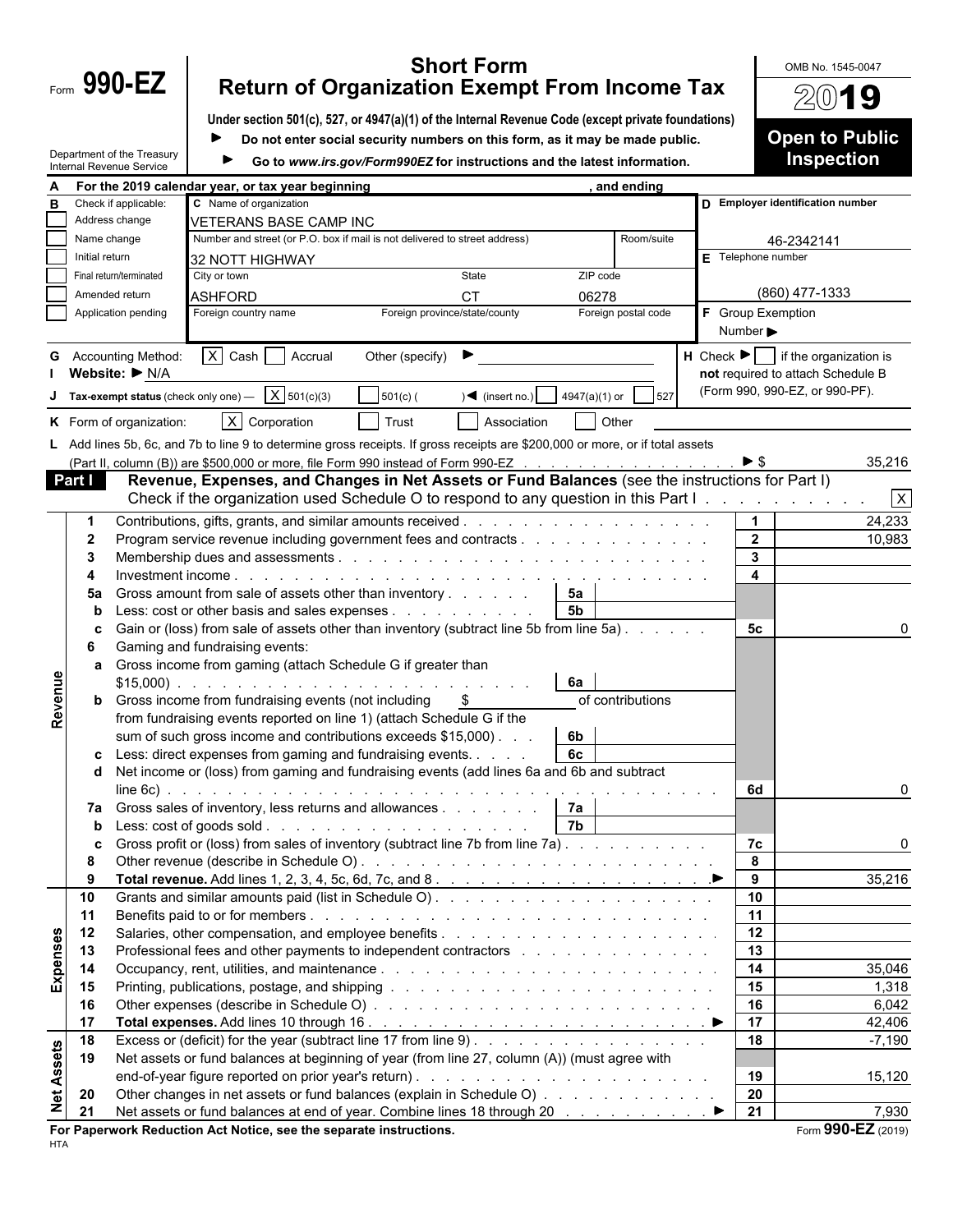| Form 990-EZ (2019)<br><b>VETERANS BASE CAMP INC</b>                                                                                                                                    |                                                                                              |       |                                                        | 46-2342141                               |     |                                                      | Page 2 |
|----------------------------------------------------------------------------------------------------------------------------------------------------------------------------------------|----------------------------------------------------------------------------------------------|-------|--------------------------------------------------------|------------------------------------------|-----|------------------------------------------------------|--------|
| <b>Balance Sheets</b> (see the instructions for Part II)<br>Part II                                                                                                                    |                                                                                              |       |                                                        |                                          |     |                                                      |        |
|                                                                                                                                                                                        |                                                                                              |       |                                                        |                                          |     |                                                      |        |
|                                                                                                                                                                                        |                                                                                              |       |                                                        | (A) Beginning of year                    |     | (B) End of year                                      |        |
| 22                                                                                                                                                                                     |                                                                                              |       |                                                        | $15,120$ 22                              |     |                                                      | 7,930  |
| 23                                                                                                                                                                                     |                                                                                              |       |                                                        |                                          | 23  |                                                      |        |
| 24                                                                                                                                                                                     |                                                                                              |       |                                                        |                                          | 24  |                                                      |        |
| 25                                                                                                                                                                                     |                                                                                              |       |                                                        | 15,120                                   | 25  |                                                      | 7,930  |
| 26                                                                                                                                                                                     |                                                                                              |       |                                                        |                                          | 26  |                                                      |        |
| Net assets or fund balances (line 27 of column (B) must agree with line 21).<br>27                                                                                                     |                                                                                              |       |                                                        | $15,120$ 27                              |     |                                                      | 7,930  |
| Statement of Program Service Accomplishments (see the instructions for Part III)<br>Part III<br>Check if the organization used Schedule O to respond to any question in this Part III. |                                                                                              |       |                                                        |                                          |     | <b>Expenses</b>                                      |        |
| What is the organization's primary exempt purpose?                                                                                                                                     | EDUCATION AND SUPPORT OF VETERANS AND FIRST RE                                               |       |                                                        |                                          |     | (Required for section<br>$501(c)(3)$ and $501(c)(4)$ |        |
| Describe the organization's program service accomplishments for each of its three largest program services,                                                                            |                                                                                              |       |                                                        |                                          |     | organizations; optional                              |        |
| as measured by expenses. In a clear and concise manner, describe the services provided, the number of                                                                                  |                                                                                              |       |                                                        |                                          |     | for others.)                                         |        |
| persons benefited, and other relevant information for each program title.                                                                                                              |                                                                                              |       |                                                        |                                          |     |                                                      |        |
| 28 WORKING WITH VETERANS TO IDENTIFY, ACCESS AND SECURE WHAT IS NECESSARY FOR                                                                                                          |                                                                                              |       |                                                        |                                          |     |                                                      |        |
| THE VETERANS TO ACHIEVE THEIR GOAL                                                                                                                                                     |                                                                                              |       |                                                        |                                          |     |                                                      |        |
|                                                                                                                                                                                        |                                                                                              |       |                                                        |                                          |     |                                                      |        |
| (Grants \$                                                                                                                                                                             | ) If this amount includes foreign grants, check here $\ldots$ $\ldots$ $\blacktriangleright$ |       |                                                        |                                          | 28a |                                                      | 42,406 |
| 29                                                                                                                                                                                     |                                                                                              |       |                                                        |                                          |     |                                                      |        |
|                                                                                                                                                                                        |                                                                                              |       |                                                        |                                          |     |                                                      |        |
|                                                                                                                                                                                        |                                                                                              |       |                                                        |                                          |     |                                                      |        |
| (Grants \$                                                                                                                                                                             | If this amount includes foreign grants, check here $\ldots$ $\ldots$ $\ldots$                |       |                                                        |                                          | 29a |                                                      |        |
| 30                                                                                                                                                                                     |                                                                                              |       |                                                        |                                          |     |                                                      |        |
|                                                                                                                                                                                        |                                                                                              |       |                                                        |                                          |     |                                                      |        |
|                                                                                                                                                                                        |                                                                                              |       |                                                        |                                          |     |                                                      |        |
| (Grants \$                                                                                                                                                                             |                                                                                              |       | ) If this amount includes foreign grants, check here ▶ |                                          | 30a |                                                      |        |
|                                                                                                                                                                                        |                                                                                              |       |                                                        |                                          |     |                                                      |        |
|                                                                                                                                                                                        |                                                                                              |       |                                                        |                                          |     |                                                      |        |
|                                                                                                                                                                                        |                                                                                              |       |                                                        |                                          |     |                                                      |        |
| (Grants \$                                                                                                                                                                             | ) If this amount includes foreign grants, check here ▶                                       |       |                                                        |                                          | 31a |                                                      |        |
|                                                                                                                                                                                        |                                                                                              |       |                                                        |                                          | 32  |                                                      | 42,406 |
| Part IV List of Officers, Directors, Trustees, and Key Employees (list each one even if not compensated—see the instructions for Part IV)                                              |                                                                                              |       |                                                        |                                          |     |                                                      |        |
|                                                                                                                                                                                        |                                                                                              |       |                                                        |                                          |     |                                                      |        |
|                                                                                                                                                                                        | (b) Average                                                                                  |       | (c) Reportable<br>compensation                         | (d) Health benefits.<br>contributions to |     | (e) Estimated amount of                              |        |
| (a) Name and title                                                                                                                                                                     | hours per week<br>devoted to position                                                        |       | (Forms W-2/1099-MISC)                                  | employee benefit plans,                  |     | other compensation                                   |        |
|                                                                                                                                                                                        |                                                                                              |       | (if not paid, enter -0-)                               | and deferred compensation                |     |                                                      |        |
| DARRELL CHALOUT                                                                                                                                                                        |                                                                                              |       |                                                        |                                          |     |                                                      |        |
| <b>BOARD MEMBER</b>                                                                                                                                                                    | Hr/WK                                                                                        | 20.00 | 0                                                      |                                          | U   |                                                      |        |
| <b>BRUCE MANEELEY</b>                                                                                                                                                                  |                                                                                              |       |                                                        |                                          |     |                                                      |        |
| <b>TREASURER</b>                                                                                                                                                                       | Hr/WK                                                                                        | 8.00  | C                                                      |                                          | 0   |                                                      |        |
| CHRISTINA MAZZONE                                                                                                                                                                      |                                                                                              |       |                                                        |                                          |     |                                                      |        |
| <b>BOARD MEMBER</b>                                                                                                                                                                    | Hr/WK                                                                                        | 8.00  | C                                                      |                                          | 0   |                                                      |        |
| <b>DANIEL MCSPARRAN</b>                                                                                                                                                                |                                                                                              |       |                                                        |                                          |     |                                                      |        |
| <b>BOARD MEMBER</b>                                                                                                                                                                    | Hr/WK                                                                                        | 8.00  | C                                                      |                                          | 0   |                                                      |        |
| DR. KENDRA BECKER                                                                                                                                                                      |                                                                                              |       |                                                        |                                          |     |                                                      |        |
| <b>BOARD MEMBER</b>                                                                                                                                                                    | Hr/WK                                                                                        | 8.00  | 0                                                      |                                          | 0   |                                                      |        |
|                                                                                                                                                                                        |                                                                                              |       |                                                        |                                          |     |                                                      |        |
|                                                                                                                                                                                        | Hr/WK                                                                                        |       |                                                        |                                          |     |                                                      |        |
|                                                                                                                                                                                        |                                                                                              |       |                                                        |                                          |     |                                                      |        |
|                                                                                                                                                                                        | Hr/WK                                                                                        |       |                                                        |                                          |     |                                                      |        |
|                                                                                                                                                                                        |                                                                                              |       |                                                        |                                          |     |                                                      |        |
|                                                                                                                                                                                        |                                                                                              |       |                                                        |                                          |     |                                                      |        |
|                                                                                                                                                                                        | Hr/WK                                                                                        |       |                                                        |                                          |     |                                                      |        |
|                                                                                                                                                                                        |                                                                                              |       |                                                        |                                          |     |                                                      |        |
|                                                                                                                                                                                        | Hr/WK                                                                                        |       |                                                        |                                          |     |                                                      |        |
|                                                                                                                                                                                        |                                                                                              |       |                                                        |                                          |     |                                                      |        |
|                                                                                                                                                                                        | Hr/WK                                                                                        |       |                                                        |                                          |     |                                                      |        |
|                                                                                                                                                                                        |                                                                                              |       |                                                        |                                          |     |                                                      |        |
|                                                                                                                                                                                        | Hr/WK                                                                                        |       |                                                        |                                          |     |                                                      |        |
|                                                                                                                                                                                        |                                                                                              |       |                                                        |                                          |     |                                                      |        |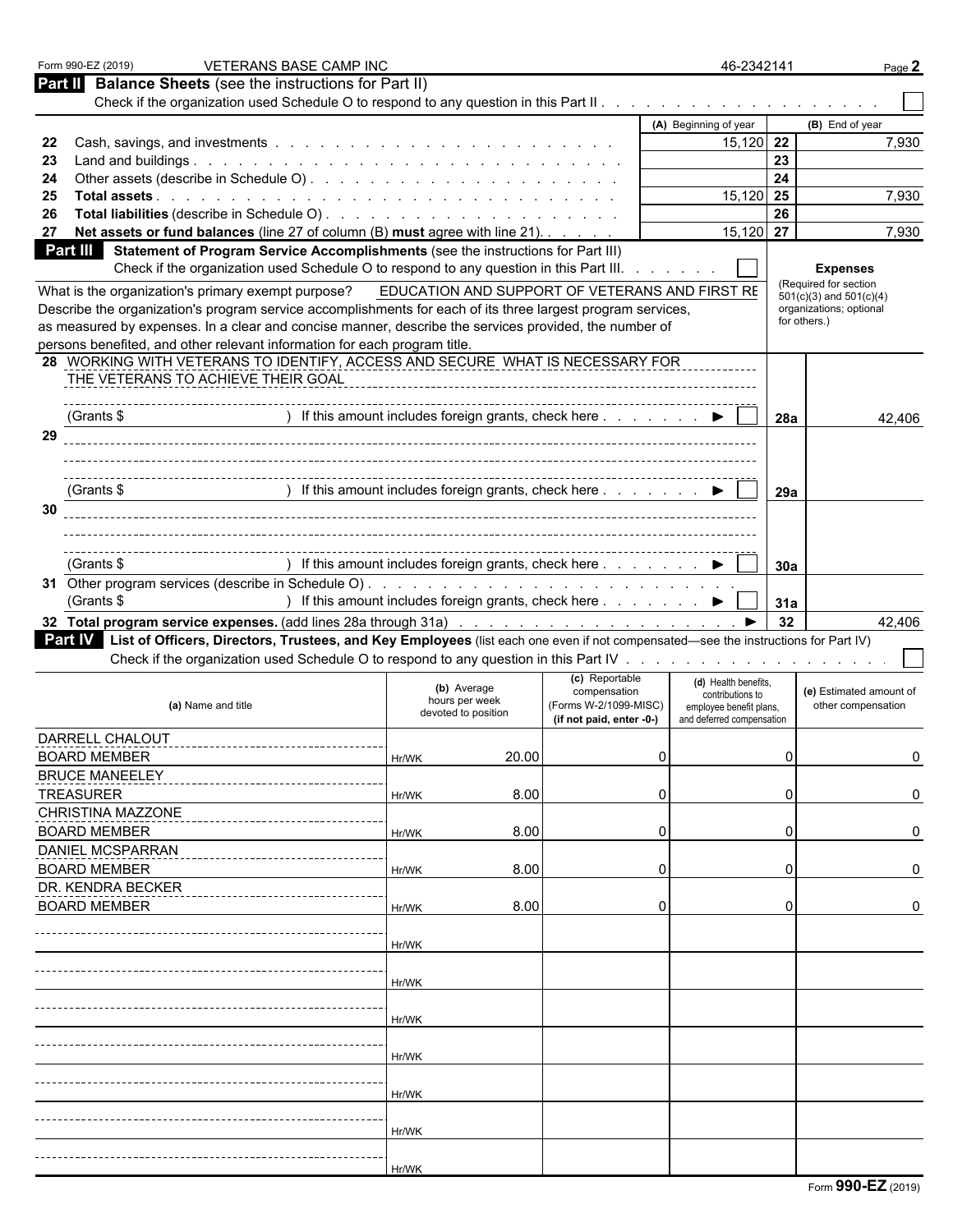|               | VETERANS BASE CAMP INC<br>Form 990-EZ (2019)                                                                                                                                                        | 46-2342141      |                | Page $3$              |
|---------------|-----------------------------------------------------------------------------------------------------------------------------------------------------------------------------------------------------|-----------------|----------------|-----------------------|
| <b>Part V</b> | Other Information (Note the Schedule A and personal benefit contract statement requirements in the                                                                                                  |                 |                |                       |
|               | instructions for Part V.) Check if the organization used Schedule O to respond to any question in this Part V.                                                                                      |                 |                |                       |
|               |                                                                                                                                                                                                     |                 | Yes No         |                       |
| 33            | Did the organization engage in any significant activity not previously reported to the IRS? If "Yes," provide a                                                                                     |                 |                |                       |
|               |                                                                                                                                                                                                     | 33              |                | X                     |
| 34            | Were any significant changes made to the organizing or governing documents? If "Yes," attach a conformed                                                                                            |                 |                |                       |
|               | copy of the amended documents if they reflect a change to the organization's name. Otherwise, explain the                                                                                           |                 |                |                       |
|               |                                                                                                                                                                                                     | 34              |                | X                     |
|               | 35 a Did the organization have unrelated business gross income of \$1,000 or more during the year from business                                                                                     |                 |                |                       |
|               | activities (such as those reported on lines 2, 6a, and 7a, among others)?                                                                                                                           | <b>35a</b>      |                | X.                    |
|               | <b>b</b> If "Yes" to line 35a, has the organization filed a Form 990-T for the year? If "No," provide an explanation in Schedule O.                                                                 | 35 <sub>b</sub> |                |                       |
|               | c Was the organization a section $501(c)(4)$ , $501(c)(5)$ , or $501(c)(6)$ organization subject to section 6033(e) notice,                                                                         |                 |                |                       |
|               | reporting, and proxy tax requirements during the year? If "Yes," complete Schedule C, Part III                                                                                                      | 35 <sub>c</sub> |                | X                     |
| 36            | Did the organization undergo a liquidation, dissolution, termination, or significant disposition of net assets                                                                                      |                 |                |                       |
|               | during the year? If "Yes," complete applicable parts of Schedule N.<br>37 a Enter amount of political expenditures, direct or indirect, as described in the instructions. $\blacktriangleright$ 37a | 36              |                | X                     |
|               |                                                                                                                                                                                                     | 37 <sub>b</sub> |                |                       |
|               | 38 a Did the organization borrow from, or make any loans to, any officer, director, trustee, or key employee; or were                                                                               |                 |                | $\times$              |
|               | any such loans made in a prior year and still outstanding at the end of the tax year covered by this return?                                                                                        | 38a             |                | X                     |
|               | <b>b</b> If "Yes," complete Schedule L, Part II and enter the total amount involved<br> 38b                                                                                                         |                 |                |                       |
| 39            | Section 501(c)(7) organizations. Enter:                                                                                                                                                             |                 |                |                       |
|               | <b>a</b> Initiation fees and capital contributions included on line 9 39a                                                                                                                           |                 |                |                       |
|               | 39 <sub>b</sub><br><b>b</b> Gross receipts, included on line 9, for public use of club facilities                                                                                                   |                 |                |                       |
|               | 40 a Section $501(c)(3)$ organizations. Enter amount of tax imposed on the organization during the year under:                                                                                      |                 |                |                       |
|               | section 4911 ▶<br>_______________________; section 4912 ▶ _____________________; section 4955 ▶                                                                                                     |                 |                |                       |
|               | <b>b</b> Section 501(c)(3), 501(c)(4), and 501(c)(29) organizations. Did the organization engage in any section 4958                                                                                |                 |                |                       |
|               | excess benefit transaction during the year, or did it engage in an excess benefit transaction in a prior year                                                                                       |                 |                |                       |
|               | that has not been reported on any of its prior Forms 990 or 990-EZ? If "Yes," complete Schedule L, Part I.                                                                                          | 40 <sub>b</sub> |                |                       |
|               | c Section $501(c)(3)$ , $501(c)(4)$ , and $501(c)(29)$ organizations. Enter amount of tax imposed                                                                                                   |                 |                |                       |
|               | on organization managers or disqualified persons during the year under sections 4912,                                                                                                               |                 |                |                       |
|               |                                                                                                                                                                                                     |                 |                |                       |
|               | <b>d</b> Section 501(c)(3), 501(c)(4), and 501(c)(29) organizations. Enter amount of tax on line                                                                                                    |                 |                |                       |
|               |                                                                                                                                                                                                     |                 |                |                       |
|               | e All organizations. At any time during the tax year, was the organization a party to a prohibited tax shelter                                                                                      |                 |                |                       |
|               |                                                                                                                                                                                                     | 40e             |                | X                     |
|               | 41 List the states with which a copy of this return is filed. $\blacktriangleright$ CT                                                                                                              |                 |                |                       |
|               | Telephone no. ▶<br>42 a The organization's books are in care of $\triangleright$ VETERANS BASE CAMP                                                                                                 | (860) 786-7163  |                |                       |
|               | $ZIP + 4$<br>Located at ▶ 32 NOTT HIGHWAY<br>City ASHFORD<br>ST CT                                                                                                                                  | 06278           |                |                       |
|               |                                                                                                                                                                                                     |                 | -------------- |                       |
|               | <b>b</b> At any time during the calendar year, did the organization have an interest in or a signature or other authority over                                                                      | 42 <sub>b</sub> | Yes No         | X                     |
|               | a financial account in a foreign country (such as a bank account, securities account, or other financial account)?<br>If "Yes," enter the name of the foreign country ▶                             |                 |                |                       |
|               | See the instructions for exceptions and filing requirements for FinCEN Form 114, Report of Foreign Bank and                                                                                         |                 |                |                       |
|               | Financial Accounts (FBAR).                                                                                                                                                                          |                 |                |                       |
|               | c At any time during the calendar year, did the organization maintain an office outside the United States?                                                                                          | 42c             |                |                       |
|               | If "Yes," enter the name of the foreign country ▶                                                                                                                                                   |                 |                |                       |
|               |                                                                                                                                                                                                     |                 |                |                       |
| 43            | Section 4947(a)(1) nonexempt charitable trusts filing Form 990-EZ in lieu of Form 1041-Check here                                                                                                   |                 |                | $\blacktriangleright$ |
|               | and enter the amount of tax-exempt interest received or accrued during the tax year<br>$\blacktriangleright$ 43                                                                                     |                 |                |                       |
|               |                                                                                                                                                                                                     |                 | Yes No         |                       |
|               | 44 a Did the organization maintain any donor advised funds during the year? If "Yes," Form 990 must be                                                                                              |                 |                |                       |
|               | completed instead of Form 990-EZ.                                                                                                                                                                   | 44a             |                | $\times$              |
|               | <b>b</b> Did the organization operate one or more hospital facilities during the year? If "Yes," Form 990 must be                                                                                   |                 |                |                       |
|               | completed instead of Form 990-EZ.<br>de la caractería de la caractería de la caractería de la caractería de la caractería                                                                           | 44b             |                | X                     |
|               | c Did the organization receive any payments for indoor tanning services during the year?                                                                                                            | 44c             |                | $\mathsf{X}$          |
|               | d If "Yes" to line 44c, has the organization filed a Form 720 to report these payments? If "No," provide an                                                                                         |                 |                |                       |
|               |                                                                                                                                                                                                     | 44d<br>45a      |                |                       |
|               | 45 a Did the organization have a controlled entity within the meaning of section 512(b)(13)?                                                                                                        |                 |                | $\times$              |
|               | <b>b</b> Did the organization receive any payment from or engage in any transaction with a controlled entity within the                                                                             |                 |                |                       |
|               | meaning of section 512(b)(13)? If "Yes," Form 990 and Schedule R may need to be completed instead of                                                                                                | 45 <sub>b</sub> |                |                       |
|               |                                                                                                                                                                                                     |                 |                |                       |

|  | Form 990-EZ (2019) |  |
|--|--------------------|--|
|--|--------------------|--|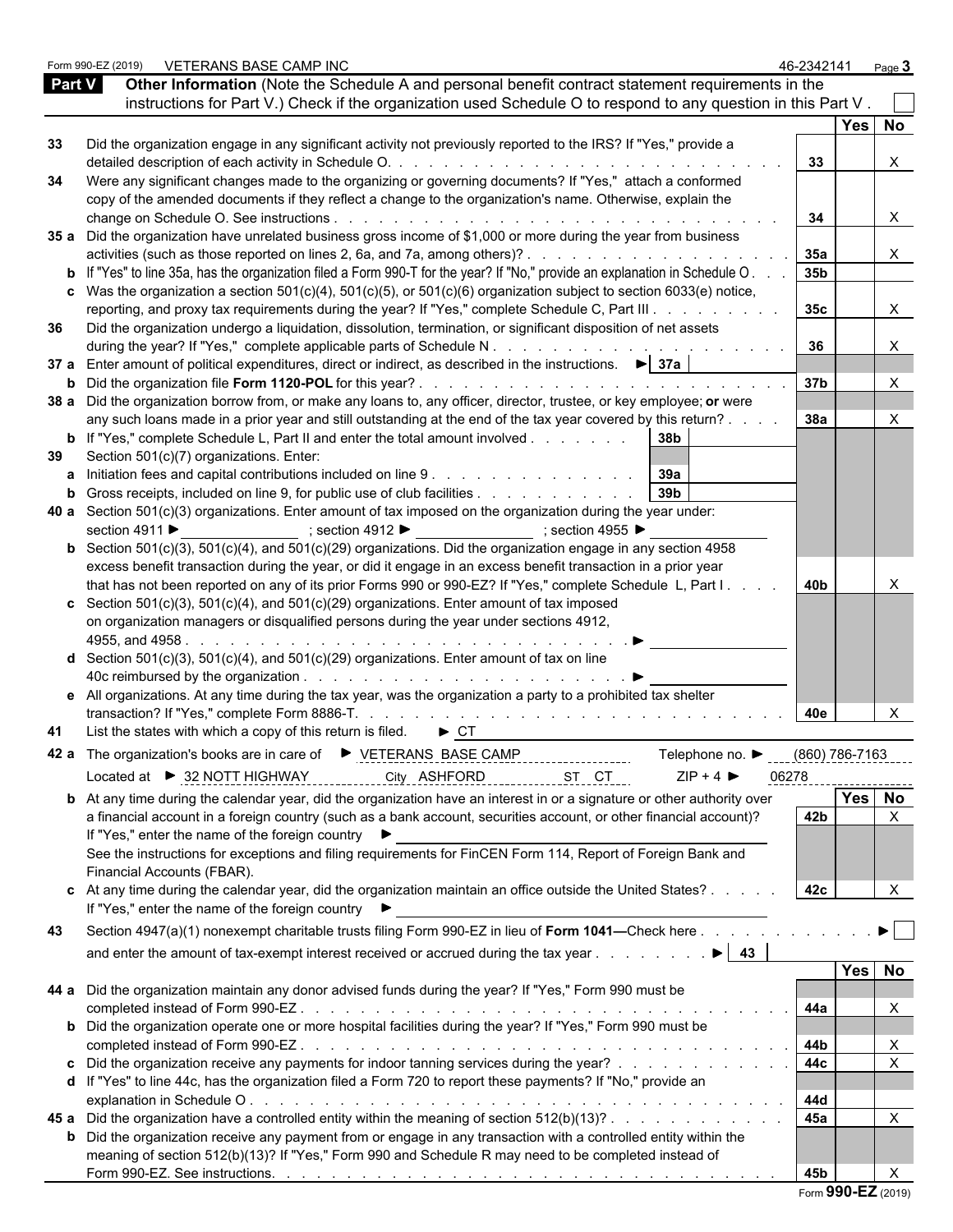|  | Form 990-EZ (2019) |  |
|--|--------------------|--|
|--|--------------------|--|

**FOR 1990 VETERANS BASE CAMP INC 46-2342141** Page 120191 12021 44-2342141

**Yes No**

**46** Did the organization engage, directly or indirectly, in political campaign activities on behalf of or in opposition to candidates for public office? If "Yes," complete Schedule C, Part I. . . . . . . . . . . . . . . . . . . . . . . . . . . . . . . . . . . . . . . . . . . . **46** X

| Part VI | Section 501(c)(3) Organizations Only                                                                              |
|---------|-------------------------------------------------------------------------------------------------------------------|
|         | All section $501(c)(3)$ organizations must answer questions $47-49b$ and $52$ , and complete the tables for lines |
|         | 50 and 51.                                                                                                        |
|         | Check if the organization used Schedule O to respond to any question in this Part VI                              |

|     |                                                                                                                              |       | Yes I | No |
|-----|------------------------------------------------------------------------------------------------------------------------------|-------|-------|----|
| 47  | Did the organization engage in lobbying activities or have a section 501(h) election in effect during the tax                |       |       |    |
|     |                                                                                                                              |       |       |    |
| 48  | Is the organization a school as described in section $170(b)(1)(A)(ii)?$ If "Yes," complete Schedule E 48                    |       |       |    |
|     | 49 a Did the organization make any transfers to an exempt non-charitable related organization?.                              | 49a   |       |    |
|     |                                                                                                                              | l 49b |       |    |
| EO. | Complete this toble for the examinationle five highest companented employees (ether than efficers directors trustees and key |       |       |    |

**50** Complete this table for the organization's five highest compensated employees (other than officers, directors, trustees, and key employees) who each received more than \$100,000 of compensation from the organization. If there is none, enter "None."

| (a) Name and title of each employee                               | (b) Average<br>hours per week<br>devoted to position | (c) Reportable<br>compensation<br>(Forms W-2/1099-MISC) | (d) Health benefits,<br>contributions to employee<br>benefit plans, and deferred<br>compensation | (e) Estimated amount of<br>other compensation |
|-------------------------------------------------------------------|------------------------------------------------------|---------------------------------------------------------|--------------------------------------------------------------------------------------------------|-----------------------------------------------|
| Name None                                                         |                                                      |                                                         |                                                                                                  |                                               |
| Title                                                             | .00.<br>Hr/WK                                        |                                                         |                                                                                                  |                                               |
| Name                                                              |                                                      |                                                         |                                                                                                  |                                               |
| Title                                                             | .00<br>Hr/WK                                         |                                                         |                                                                                                  |                                               |
| Name                                                              |                                                      |                                                         |                                                                                                  |                                               |
| Title                                                             | .00<br>Hr/WK                                         |                                                         |                                                                                                  |                                               |
| Name                                                              |                                                      |                                                         |                                                                                                  |                                               |
| Title                                                             | .00.<br>Hr/WK                                        |                                                         |                                                                                                  |                                               |
| Name                                                              |                                                      |                                                         |                                                                                                  |                                               |
| Title                                                             | .00.<br>Hr/WK                                        |                                                         |                                                                                                  |                                               |
| $\tau$ is a set of the set of the set of the set of $\tau$<br>. . |                                                      |                                                         |                                                                                                  |                                               |

**f** Total number of other employees paid over \$100,000 . . . . . . . . . . . . ▶

**51** Complete this table for the organization's five highest compensated independent contractors who each received more than

\$100,000 of compensation from the organization. If there is none, enter "None."

|             | (a) Name and business address of each independent contractor | (b) Type of service | (c) Compensation |
|-------------|--------------------------------------------------------------|---------------------|------------------|
| Name None   | Str                                                          |                     |                  |
| City        | <b>ST</b><br>ZIP                                             |                     |                  |
| Name        | Str                                                          |                     |                  |
| <b>City</b> | <b>ST</b><br>ZIP                                             |                     |                  |
| Name        | Str                                                          |                     |                  |
| City        | ZIP<br><b>ST</b>                                             |                     |                  |
| Name        | Str                                                          |                     |                  |
| City        | ZIP<br><b>ST</b>                                             |                     |                  |
| Name        | Str                                                          |                     |                  |
| City        | <b>ST</b><br>ZIP                                             |                     |                  |

**d** Total number of other independent contractors each receiving over \$100,000 . . . . . . . . .

**52** Did the organization complete Schedule A? **Note:** All section 501(c)(3) organizations must attach a completed Schedule A . . . . . . . . . . . . . . . . . . . . . . . . . . . . . . . . . . . . . . . . . . . . . . X **Yes No**

Under penalties of perjury, I declare that I have examined this return, including accompanying schedules and statements, and to the best of my knowledge and belief, it is true, correct, and complete. Declaration of preparer (other than officer) is based on all information of which preparer has any knowledge.

| Sign<br>Here    | Signature of officer                                                             |                             | Date                    |           |                  |  |  |
|-----------------|----------------------------------------------------------------------------------|-----------------------------|-------------------------|-----------|------------------|--|--|
|                 | Type or print name and title                                                     |                             |                         |           |                  |  |  |
|                 | Print/Type preparer's name                                                       | Preparer's signature        | Date                    | Check X   | PTIN             |  |  |
| Paid            | Cheryl A LaFlamme-Miller, CPA                                                    | 1/29/2021                   | self-employed           | XXXXXXXXX |                  |  |  |
| Preparer        | $\blacktriangleright$ CL Services<br>Firm's name                                 |                             | Firm's EIN > 26-1202497 |           |                  |  |  |
| <b>Use Only</b> | Firm's address > PO BOX 372, CANTERBURY, CT 06331                                | (860) 546-9629<br>Phone no. |                         |           |                  |  |  |
|                 | May the IRS discuss this return with the preparer shown above? See instructions. |                             |                         |           | No<br><b>Yes</b> |  |  |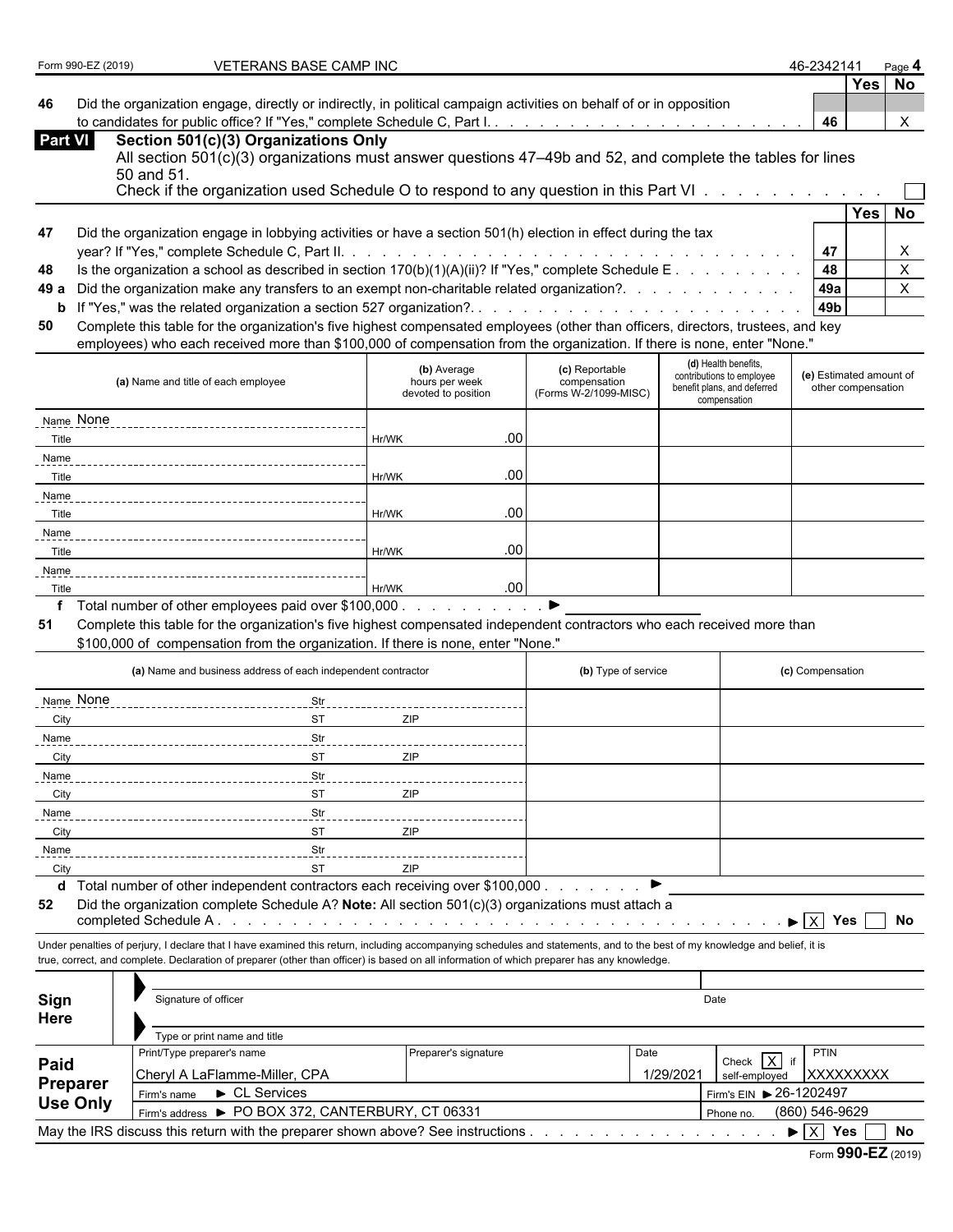## **(Form 990 or 990-EZ)**

# **SCHEDULE A Public Charity Status and Public Support** OMB No. 1545-0047<br>(Form 990 or 990-EZ) Complete if the cranization is a section 501(c)(3) cranization or a section 4947/9)(1) persecure charitable trust 2201

**Complete if the organization is a section 501(c)(3) organization or a section 4947(a)(1) nonexempt charitable trust.**

▶ Attach to Form 990 or Form 990-EZ. **Dem to Public** 



|              |                                                                                                                                                                                                                                   | Department of the Treasury<br>Internal Revenue Service                                             |                                               |                                                                        | P Allach to Form 990 or Form 990-EZ<br>► Go to www.irs.gov/Form990 for instructions and the latest information.                                                                                                                                                                                                                                                                                                                                                                  |     |                                                                   |                                                         | Open to Fublic<br>Inspection                          |  |
|--------------|-----------------------------------------------------------------------------------------------------------------------------------------------------------------------------------------------------------------------------------|----------------------------------------------------------------------------------------------------|-----------------------------------------------|------------------------------------------------------------------------|----------------------------------------------------------------------------------------------------------------------------------------------------------------------------------------------------------------------------------------------------------------------------------------------------------------------------------------------------------------------------------------------------------------------------------------------------------------------------------|-----|-------------------------------------------------------------------|---------------------------------------------------------|-------------------------------------------------------|--|
|              |                                                                                                                                                                                                                                   | Name of the organization                                                                           |                                               |                                                                        |                                                                                                                                                                                                                                                                                                                                                                                                                                                                                  |     |                                                                   | <b>Employer identification number</b>                   |                                                       |  |
|              |                                                                                                                                                                                                                                   | VETERANS BASE CAMP INC                                                                             |                                               |                                                                        |                                                                                                                                                                                                                                                                                                                                                                                                                                                                                  |     |                                                                   |                                                         | 46-2342141                                            |  |
| Part I       |                                                                                                                                                                                                                                   |                                                                                                    |                                               |                                                                        | Reason for Public Charity Status (All organizations must complete this part.) See instructions.                                                                                                                                                                                                                                                                                                                                                                                  |     |                                                                   |                                                         |                                                       |  |
|              |                                                                                                                                                                                                                                   |                                                                                                    |                                               |                                                                        | The organization is not a private foundation because it is: (For lines 1 through 12, check only one box.)                                                                                                                                                                                                                                                                                                                                                                        |     |                                                                   |                                                         |                                                       |  |
|              |                                                                                                                                                                                                                                   | A church, convention of churches, or association of churches described in section 170(b)(1)(A)(i). |                                               |                                                                        |                                                                                                                                                                                                                                                                                                                                                                                                                                                                                  |     |                                                                   |                                                         |                                                       |  |
| 2            |                                                                                                                                                                                                                                   | A school described in section 170(b)(1)(A)(ii). (Attach Schedule E (Form 990 or 990-EZ).)          |                                               |                                                                        |                                                                                                                                                                                                                                                                                                                                                                                                                                                                                  |     |                                                                   |                                                         |                                                       |  |
| 3            | A hospital or a cooperative hospital service organization described in section $170(b)(1)(A)(iii)$ .<br>A medical research organization operated in conjunction with a hospital described in section 170(b)(1)(A)(iii). Enter the |                                                                                                    |                                               |                                                                        |                                                                                                                                                                                                                                                                                                                                                                                                                                                                                  |     |                                                                   |                                                         |                                                       |  |
|              |                                                                                                                                                                                                                                   |                                                                                                    | hospital's name, city, and state:             |                                                                        |                                                                                                                                                                                                                                                                                                                                                                                                                                                                                  |     |                                                                   |                                                         |                                                       |  |
| 5            |                                                                                                                                                                                                                                   |                                                                                                    | section 170(b)(1)(A)(iv). (Complete Part II.) |                                                                        | An organization operated for the benefit of a college or university owned or operated by a governmental unit described in                                                                                                                                                                                                                                                                                                                                                        |     |                                                                   |                                                         |                                                       |  |
|              |                                                                                                                                                                                                                                   |                                                                                                    |                                               |                                                                        | A federal, state, or local government or governmental unit described in section 170(b)(1)(A)(v).                                                                                                                                                                                                                                                                                                                                                                                 |     |                                                                   |                                                         |                                                       |  |
| 7            |                                                                                                                                                                                                                                   |                                                                                                    |                                               | described in section 170(b)(1)(A)(vi). (Complete Part II.)             | An organization that normally receives a substantial part of its support from a governmental unit or from the general public                                                                                                                                                                                                                                                                                                                                                     |     |                                                                   |                                                         |                                                       |  |
| 8            |                                                                                                                                                                                                                                   |                                                                                                    |                                               |                                                                        | A community trust described in section 170(b)(1)(A)(vi). (Complete Part II.)                                                                                                                                                                                                                                                                                                                                                                                                     |     |                                                                   |                                                         |                                                       |  |
| 9            |                                                                                                                                                                                                                                   | university:                                                                                        |                                               |                                                                        | An agricultural research organization described in section 170(b)(1)(A)(ix) operated in conjunction with a land-grant college<br>or university or a non-land-grant college of agriculture (see instructions). Enter the name, city, and state of the college or                                                                                                                                                                                                                  |     |                                                                   |                                                         |                                                       |  |
| 10           | $\mathsf{X}$                                                                                                                                                                                                                      |                                                                                                    |                                               |                                                                        | An organization that normally receives: (1) more than 33 1/3% of its support from contributions, membership fees, and gross<br>receipts from activities related to its exempt functions—subject to certain exceptions, and (2) no more than 33 1/3% of its<br>support from gross investment income and unrelated business taxable income (less section 511 tax) from businesses<br>acquired by the organization after June 30, 1975. See section 509(a)(2). (Complete Part III.) |     |                                                                   |                                                         |                                                       |  |
| 11           |                                                                                                                                                                                                                                   |                                                                                                    |                                               |                                                                        | An organization organized and operated exclusively to test for public safety. See section 509(a)(4).                                                                                                                                                                                                                                                                                                                                                                             |     |                                                                   |                                                         |                                                       |  |
| 12           |                                                                                                                                                                                                                                   |                                                                                                    |                                               |                                                                        | An organization organized and operated exclusively for the benefit of, to perform the functions of, or to carry out the purposes<br>of one or more publicly supported organizations described in section 509(a)(1) or section 509(a)(2). See section 509(a)(3).<br>Check the box in lines 12a through 12d that describes the type of supporting organization and complete lines 12e, 12f, and 12g.                                                                               |     |                                                                   |                                                         |                                                       |  |
| a            |                                                                                                                                                                                                                                   |                                                                                                    |                                               | organization. You must complete Part IV, Sections A and B.             | Type I. A supporting organization operated, supervised, or controlled by its supported organization(s), typically by giving<br>the supported organization(s) the power to regularly appoint or elect a majority of the directors or trustees of the supporting                                                                                                                                                                                                                   |     |                                                                   |                                                         |                                                       |  |
| b            |                                                                                                                                                                                                                                   |                                                                                                    |                                               | organization(s). You must complete Part IV, Sections A and C.          | Type II. A supporting organization supervised or controlled in connection with its supported organization(s), by having<br>control or management of the supporting organization vested in the same persons that control or manage the supported                                                                                                                                                                                                                                  |     |                                                                   |                                                         |                                                       |  |
| с            |                                                                                                                                                                                                                                   |                                                                                                    |                                               |                                                                        | Type III functionally integrated. A supporting organization operated in connection with, and functionally integrated with,                                                                                                                                                                                                                                                                                                                                                       |     |                                                                   |                                                         |                                                       |  |
| d            |                                                                                                                                                                                                                                   |                                                                                                    |                                               |                                                                        | its supported organization(s) (see instructions). You must complete Part IV, Sections A, D, and E.<br>Type III non-functionally integrated. A supporting organization operated in connection with its supported organization(s)                                                                                                                                                                                                                                                  |     |                                                                   |                                                         |                                                       |  |
|              |                                                                                                                                                                                                                                   |                                                                                                    |                                               |                                                                        | that is not functionally integrated. The organization generally must satisfy a distribution requirement and an attentiveness                                                                                                                                                                                                                                                                                                                                                     |     |                                                                   |                                                         |                                                       |  |
|              |                                                                                                                                                                                                                                   |                                                                                                    |                                               |                                                                        | requirement (see instructions). You must complete Part IV, Sections A and D, and Part V.                                                                                                                                                                                                                                                                                                                                                                                         |     |                                                                   |                                                         |                                                       |  |
| е            |                                                                                                                                                                                                                                   |                                                                                                    |                                               |                                                                        | Check this box if the organization received a written determination from the IRS that it is a Type I, Type II, Type III<br>functionally integrated, or Type III non-functionally integrated supporting organization.                                                                                                                                                                                                                                                             |     |                                                                   |                                                         |                                                       |  |
|              |                                                                                                                                                                                                                                   |                                                                                                    |                                               |                                                                        |                                                                                                                                                                                                                                                                                                                                                                                                                                                                                  |     |                                                                   |                                                         | $\overline{0}$                                        |  |
| a            |                                                                                                                                                                                                                                   |                                                                                                    |                                               | Provide the following information about the supported organization(s). |                                                                                                                                                                                                                                                                                                                                                                                                                                                                                  |     |                                                                   |                                                         |                                                       |  |
|              |                                                                                                                                                                                                                                   | (i) Name of supported organization                                                                 |                                               | $(ii)$ EIN                                                             | (iii) Type of organization<br>(described on lines 1-10<br>above (see instructions))                                                                                                                                                                                                                                                                                                                                                                                              |     | (iv) Is the organization<br>listed in your governing<br>document? | (v) Amount of monetary<br>support (see<br>instructions) | (vi) Amount of<br>other support (see<br>instructions) |  |
|              |                                                                                                                                                                                                                                   |                                                                                                    |                                               |                                                                        |                                                                                                                                                                                                                                                                                                                                                                                                                                                                                  |     |                                                                   |                                                         |                                                       |  |
| (A)          |                                                                                                                                                                                                                                   |                                                                                                    |                                               |                                                                        |                                                                                                                                                                                                                                                                                                                                                                                                                                                                                  | Yes | No                                                                |                                                         |                                                       |  |
|              |                                                                                                                                                                                                                                   |                                                                                                    |                                               |                                                                        |                                                                                                                                                                                                                                                                                                                                                                                                                                                                                  |     |                                                                   |                                                         |                                                       |  |
| (B)          |                                                                                                                                                                                                                                   |                                                                                                    |                                               |                                                                        |                                                                                                                                                                                                                                                                                                                                                                                                                                                                                  |     |                                                                   |                                                         |                                                       |  |
| (C)          |                                                                                                                                                                                                                                   |                                                                                                    |                                               |                                                                        |                                                                                                                                                                                                                                                                                                                                                                                                                                                                                  |     |                                                                   |                                                         |                                                       |  |
| (D)          |                                                                                                                                                                                                                                   |                                                                                                    |                                               |                                                                        |                                                                                                                                                                                                                                                                                                                                                                                                                                                                                  |     |                                                                   |                                                         |                                                       |  |
| (E)          |                                                                                                                                                                                                                                   |                                                                                                    |                                               |                                                                        |                                                                                                                                                                                                                                                                                                                                                                                                                                                                                  |     |                                                                   |                                                         |                                                       |  |
| <b>Total</b> |                                                                                                                                                                                                                                   |                                                                                                    |                                               |                                                                        |                                                                                                                                                                                                                                                                                                                                                                                                                                                                                  |     |                                                                   | $\mathbf 0$                                             | $\Omega$                                              |  |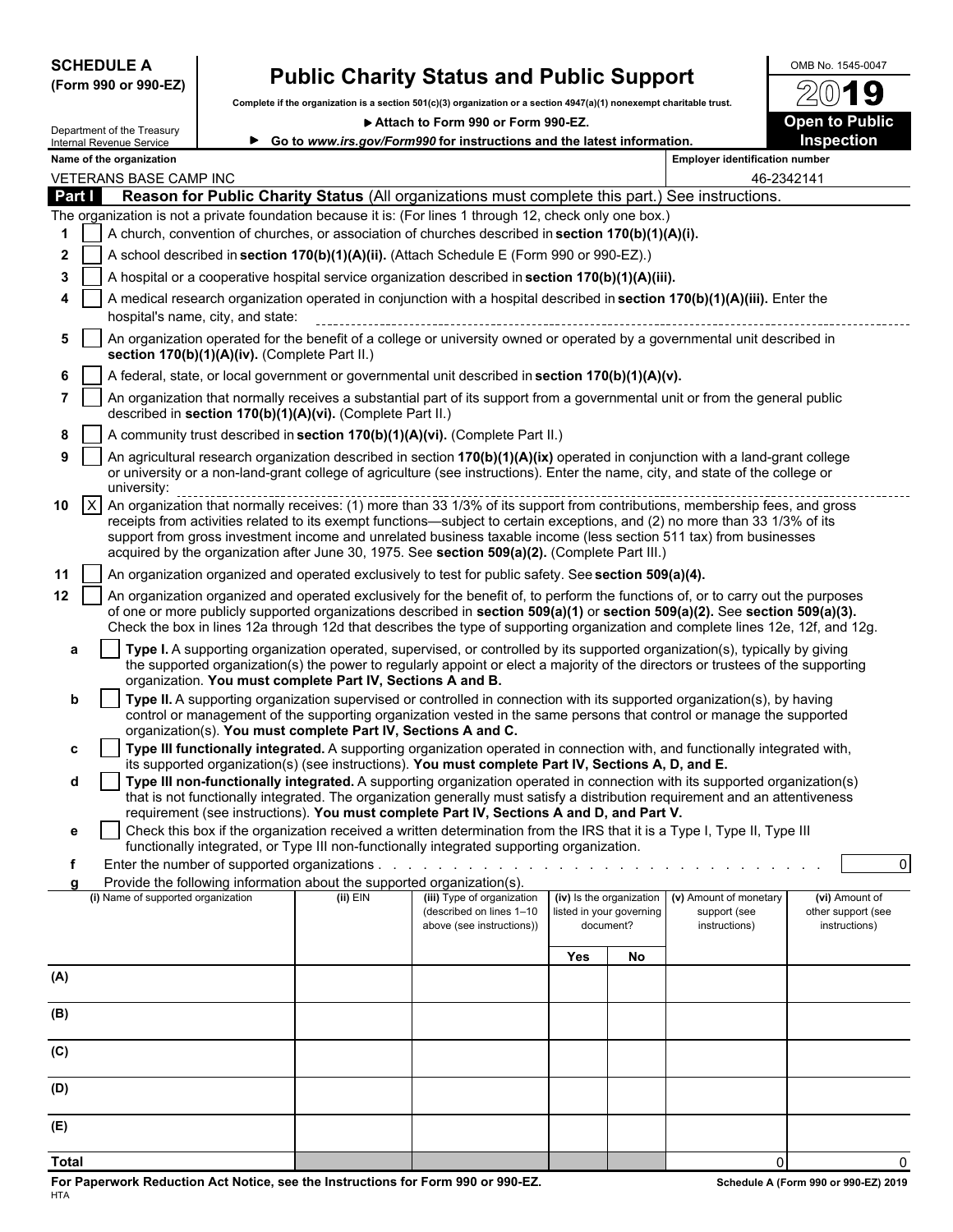|    | <b>Part II</b><br>Support Schedule for Organizations Described in Sections 170(b)(1)(A)(iv) and 170(b)(1)(A)(vi)                                                                                                                                 |             |          |            |             |          |                                |
|----|--------------------------------------------------------------------------------------------------------------------------------------------------------------------------------------------------------------------------------------------------|-------------|----------|------------|-------------|----------|--------------------------------|
|    | (Complete only if you checked the box on line 5, 7, or 8 of Part I or if the organization failed to qualify under                                                                                                                                |             |          |            |             |          |                                |
|    | Part III. If the organization fails to qualify under the tests listed below, please complete Part III.)<br><b>Section A. Public Support</b>                                                                                                      |             |          |            |             |          |                                |
|    | Calendar year (or fiscal year beginning in)                                                                                                                                                                                                      | (a) 2015    | (b) 2016 | $(c)$ 2017 | $(d)$ 2018  | (e) 2019 | (f) Total                      |
|    |                                                                                                                                                                                                                                                  |             |          |            |             |          |                                |
| 1. | Gifts, grants, contributions, and<br>membership fees received. (Do not                                                                                                                                                                           |             |          |            |             |          |                                |
|    | include any "unusual grants.")                                                                                                                                                                                                                   |             |          |            |             |          | 0                              |
| 2  | Tax revenues levied for the                                                                                                                                                                                                                      |             |          |            |             |          |                                |
|    | organization's benefit and either paid                                                                                                                                                                                                           |             |          |            |             |          |                                |
|    | to or expended on its behalf                                                                                                                                                                                                                     |             |          |            |             |          | 0                              |
| 3  | The value of services or facilities                                                                                                                                                                                                              |             |          |            |             |          |                                |
|    | furnished by a governmental unit to the                                                                                                                                                                                                          |             |          |            |             |          |                                |
|    | organization without charge                                                                                                                                                                                                                      |             |          |            |             |          | 0                              |
|    | Total. Add lines 1 through 3                                                                                                                                                                                                                     | $\Omega$    | $\Omega$ | 0          | $\Omega$    | $\Omega$ | $\Omega$                       |
| 5  | The portion of total contributions by                                                                                                                                                                                                            |             |          |            |             |          |                                |
|    | each person (other than a                                                                                                                                                                                                                        |             |          |            |             |          |                                |
|    | governmental unit or publicly                                                                                                                                                                                                                    |             |          |            |             |          |                                |
|    | supported organization) included on                                                                                                                                                                                                              |             |          |            |             |          |                                |
|    | line 1 that exceeds 2% of the amount                                                                                                                                                                                                             |             |          |            |             |          |                                |
|    | shown on line 11, column $(f)$ .                                                                                                                                                                                                                 |             |          |            |             |          |                                |
| 6  | Public support. Subtract line 5 from line 4                                                                                                                                                                                                      |             |          |            |             |          | 0                              |
|    | <b>Section B. Total Support</b>                                                                                                                                                                                                                  |             |          |            |             |          |                                |
|    | Calendar year (or fiscal year beginning in)<br>▶                                                                                                                                                                                                 | (a) 2015    | (b) 2016 | $(c)$ 2017 | $(d)$ 2018  | (e) 2019 | (f) Total                      |
|    | Amounts from line 4.                                                                                                                                                                                                                             | $\mathbf 0$ | $\Omega$ | 0          | $\mathbf 0$ |          | 0                              |
| 8  | Gross income from interest, dividends,                                                                                                                                                                                                           |             |          |            |             |          |                                |
|    | payments received on securities loans,                                                                                                                                                                                                           |             |          |            |             |          |                                |
|    | rents, royalties, and income from                                                                                                                                                                                                                |             |          |            |             |          |                                |
|    | similar sources expansion of the state of the state of the state of the state of the state of the state of the                                                                                                                                   |             |          |            |             |          | 0                              |
|    | Net income from unrelated business<br>activities, whether or not the business is                                                                                                                                                                 |             |          |            |             |          |                                |
|    | regularly carried on                                                                                                                                                                                                                             |             |          |            |             |          | 0                              |
| 10 | Other income. Do not include gain or                                                                                                                                                                                                             |             |          |            |             |          |                                |
|    | loss from the sale of capital assets                                                                                                                                                                                                             |             |          |            |             |          |                                |
|    | (Explain in Part VI.)                                                                                                                                                                                                                            |             |          |            |             |          | 0                              |
| 11 | Total support. Add lines 7 through 10.                                                                                                                                                                                                           |             |          |            |             |          | $\Omega$                       |
| 12 | Gross receipts from related activities, etc. (see instructions).                                                                                                                                                                                 |             |          |            |             | $12 \,$  |                                |
| 13 | First five years. If the Form 990 is for the organization's first, second, third, fourth, or fifth tax year as a section 501(c)(3)                                                                                                               |             |          |            |             |          |                                |
|    |                                                                                                                                                                                                                                                  |             |          |            |             |          | ▶                              |
|    | <b>Section C. Computation of Public Support Percentage</b>                                                                                                                                                                                       |             |          |            |             |          |                                |
| 14 | Public support percentage for 2019 (line 6, column (f) divided by line 11, column (f)).                                                                                                                                                          |             |          |            |             | 14       | $0.00\%$                       |
| 15 |                                                                                                                                                                                                                                                  |             |          |            |             | 15       | $0.00\%$                       |
|    | 16a 33 1/3% support test-2019. If the organization did not check the box on line 13, and line 14 is 33 1/3% or more, check this box                                                                                                              |             |          |            |             |          |                                |
|    |                                                                                                                                                                                                                                                  |             |          |            |             |          |                                |
|    | <b>b</b> 33 1/3% support test-2018. If the organization did not check a box on line 13 or 16a, and line 15 is 33 1/3% or more, check this                                                                                                        |             |          |            |             |          |                                |
|    | 17a 10%-facts-and-circumstances test—2019. If the organization did not check a box on line 13, 16a, or 16b, and line 14                                                                                                                          |             |          |            |             |          |                                |
|    | 10% or more, and if the organization meets the "facts-and-circumstances" test, check this box and stop here. Explain in                                                                                                                          |             |          |            |             |          |                                |
|    | Part VI how the organization meets the "facts-and-circumstances" test. The organization qualifies as a publicly supported                                                                                                                        |             |          |            |             |          |                                |
|    |                                                                                                                                                                                                                                                  |             |          |            |             |          |                                |
|    | <b>b</b> 10%-facts-and-circumstances test-2018. If the organization did not check a box on line 13, 16a, 16b, or 17a, and line                                                                                                                   |             |          |            |             |          |                                |
|    | 15 is 10% or more, and if the organization meets the "facts-and-circumstances" test, check this box and stop here.<br>Explain in Part VI how the organization meets the "facts-and-circumstances" test. The organization qualifies as a publicly |             |          |            |             |          |                                |
|    |                                                                                                                                                                                                                                                  |             |          |            |             |          | $\blacktriangleright$ $\vdash$ |
| 18 | Private foundation. If the organization did not check a box on line 13, 16a, 16b, 17a, or 17b, check this box and see                                                                                                                            |             |          |            |             |          |                                |
|    |                                                                                                                                                                                                                                                  |             |          |            |             |          |                                |
|    |                                                                                                                                                                                                                                                  |             |          |            |             |          |                                |

Schedule A (Form 990 or 990-EZ) 2019 VETERANS BASE CAMP INC 46-2342141 Page 2

|  |  | Schedule A (Form 990 or 990-EZ) 2019 |  |
|--|--|--------------------------------------|--|
|  |  |                                      |  |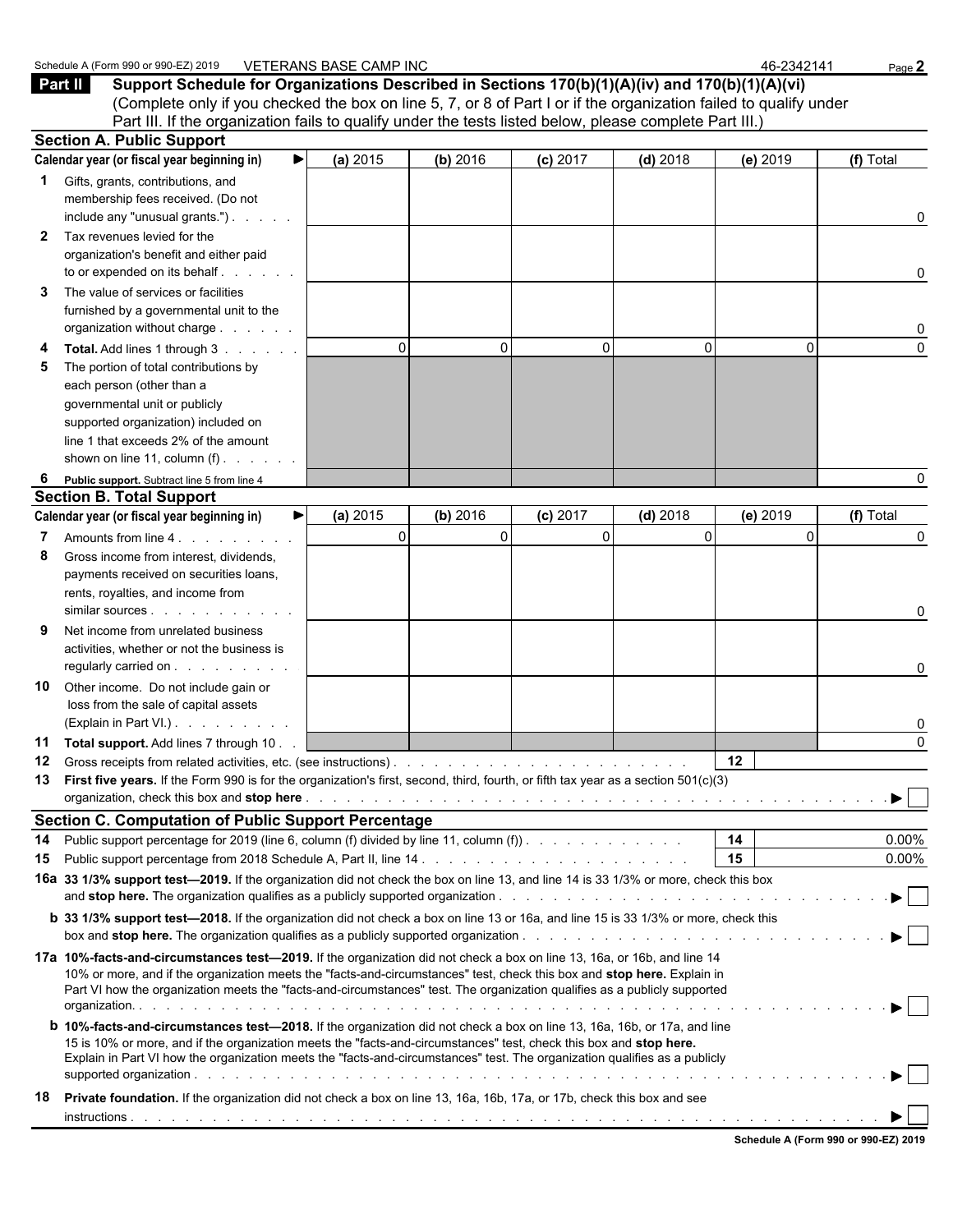(Complete only if you checked the box on line 10 of Part I or if the organization failed to qualify under Part II. If the organization fails to qualify under the tests listed below, please complete Part II.) **Section A. Public Support**

|    | Section A. Fublic Support                                                                                                              |              |          |            |            |          |                                |
|----|----------------------------------------------------------------------------------------------------------------------------------------|--------------|----------|------------|------------|----------|--------------------------------|
|    | ▶<br>Calendar year (or fiscal year beginning in)                                                                                       | (a) 2015     | (b) 2016 | $(c)$ 2017 | $(d)$ 2018 | (e) 2019 | (f) Total                      |
| 1  | Gifts, grants, contributions, and membership fees                                                                                      |              |          |            |            |          |                                |
|    | received. (Do not include any "unusual grants.")                                                                                       |              | 10,501   | 20,163     | 41,297     | 24,233   | 96,194                         |
| 2  | Gross receipts from admissions, merchandise                                                                                            |              |          |            |            |          |                                |
|    | sold or services performed, or facilities<br>furnished in any activity that is related to the                                          |              |          |            |            |          |                                |
|    | organization's tax-exempt purpose                                                                                                      |              |          |            |            | 10,983   | 10,983                         |
| 3  | Gross receipts from activities that are not an                                                                                         |              |          |            |            |          |                                |
|    | unrelated trade or business under section 513.                                                                                         |              |          |            |            |          | 0                              |
| 4  | Tax revenues levied for the                                                                                                            |              |          |            |            |          |                                |
|    | organization's benefit and either paid to                                                                                              |              |          |            |            |          |                                |
|    | or expended on its behalf                                                                                                              |              |          |            |            |          | 0                              |
| 5  | The value of services or facilities                                                                                                    |              |          |            |            |          |                                |
|    | furnished by a governmental unit to the                                                                                                |              |          |            |            |          |                                |
|    |                                                                                                                                        |              |          |            |            |          |                                |
| 6  | <b>Total.</b> Add lines 1 through 5.                                                                                                   | $\Omega$     | 10,501   | 20,163     | 41,297     | 35,216   | 107,177                        |
|    | 7a Amounts included on lines 1, 2, and 3                                                                                               |              |          |            |            |          |                                |
|    | received from disqualified persons                                                                                                     |              |          |            |            |          | 0                              |
|    | <b>b</b> Amounts included on lines 2 and 3                                                                                             |              |          |            |            |          |                                |
|    | received from other than disqualified                                                                                                  |              |          |            |            |          |                                |
|    | persons that exceed the greater of \$5,000                                                                                             |              |          |            |            |          |                                |
|    | or 1% of the amount on line 13 for the year                                                                                            |              |          |            |            |          |                                |
|    | c Add lines 7a and 7b. $\ldots$                                                                                                        | $\Omega$     | $\Omega$ | $\Omega$   | $\Omega$   | $\Omega$ | $\Omega$                       |
|    | 8 Public support (Subtract line 7c from                                                                                                |              |          |            |            |          |                                |
|    | $line 6.)$ .                                                                                                                           |              |          |            |            |          | 107,177                        |
|    | <b>Section B. Total Support</b>                                                                                                        |              |          |            |            |          |                                |
|    | Calendar year (or fiscal year beginning in)<br>▶                                                                                       | (a) 2015     | (b) 2016 | $(c)$ 2017 | $(d)$ 2018 | (e) 2019 | (f) Total                      |
| 9. | Amounts from line 6.                                                                                                                   | $\Omega$     | 10,501   | 20,163     | 41,297     | 35,216   | 107,177                        |
|    | <b>10a</b> Gross income from interest, dividends,                                                                                      |              |          |            |            |          |                                |
|    | payments received on securities loans, rents,                                                                                          |              |          |            |            |          |                                |
|    | royalties, and income from similar sources.                                                                                            |              |          |            |            |          | 0                              |
|    | <b>b</b> Unrelated business taxable income (less                                                                                       |              |          |            |            |          |                                |
|    | section 511 taxes) from businesses                                                                                                     |              |          |            |            |          |                                |
|    | acquired after June 30, 1975                                                                                                           |              |          |            |            |          | 0                              |
|    | $\mathbf c$ Add lines 10a and 10b $\ldots$                                                                                             | $\mathbf{0}$ | $\Omega$ | $\Omega$   | $\Omega$   | $\Omega$ | $\Omega$                       |
|    | <b>11</b> Net income from unrelated business                                                                                           |              |          |            |            |          |                                |
|    | activities not included in line 10b, whether                                                                                           |              |          |            |            |          |                                |
|    | or not the business is regularly carried on.                                                                                           |              |          |            |            |          | 0                              |
|    | 12 Other income. Do not include gain or                                                                                                |              |          |            |            |          |                                |
|    | loss from the sale of capital assets                                                                                                   |              |          |            |            |          |                                |
|    | (Explain in Part VI.)                                                                                                                  |              |          |            |            |          | 0                              |
| 13 | Total support. (Add lines 9, 10c, 11,                                                                                                  |              |          |            |            |          |                                |
|    | and $12.$ ). $\ldots$ $\ldots$ $\ldots$ $\ldots$                                                                                       | $\Omega$     | 10,501   | 20,163     | 41,297     | 35,216   | 107,177                        |
|    | 14 First five years. If the Form 990 is for the organization's first, second, third, fourth, or fifth tax year as a section 501(c)(3)  |              |          |            |            |          |                                |
|    |                                                                                                                                        |              |          |            |            |          | ▶                              |
|    | <b>Section C. Computation of Public Support Percentage</b>                                                                             |              |          |            |            |          |                                |
|    | 15 Public support percentage for 2019 (line 8, column (f), divided by line 13, column (f)).                                            |              |          |            |            | 15       | 100.00%                        |
|    |                                                                                                                                        |              |          |            |            | 16       | 0.00%                          |
|    | Section D. Computation of Investment Income Percentage                                                                                 |              |          |            |            |          |                                |
| 17 | Investment income percentage for 2019 (line 10c, column (f), divided by line 13, column (f)).                                          |              |          |            |            | 17       | 0.00%                          |
|    |                                                                                                                                        |              |          |            |            | 18       | 0.00%                          |
| 18 | 19a 33 1/3% support tests—2019. If the organization did not check the box on line 14, and line 15 is more than 33 1/3%, and line 17 is |              |          |            |            |          |                                |
|    |                                                                                                                                        |              |          |            |            |          | $\blacktriangleright$ $\mid$ X |
|    | b 33 1/3% support tests-2018. If the organization did not check a box on line 14 or line 19a, and line 16 is more than 33 1/3%, and    |              |          |            |            |          |                                |
|    | line 18 is not more than 33 1/3%, check this box and stop here. The organization qualifies as a publicly supported organization        |              |          |            |            |          |                                |
|    |                                                                                                                                        |              |          |            |            |          |                                |
|    |                                                                                                                                        |              |          |            |            |          |                                |

**Schedule A (Form 990 or 990-EZ) 2019**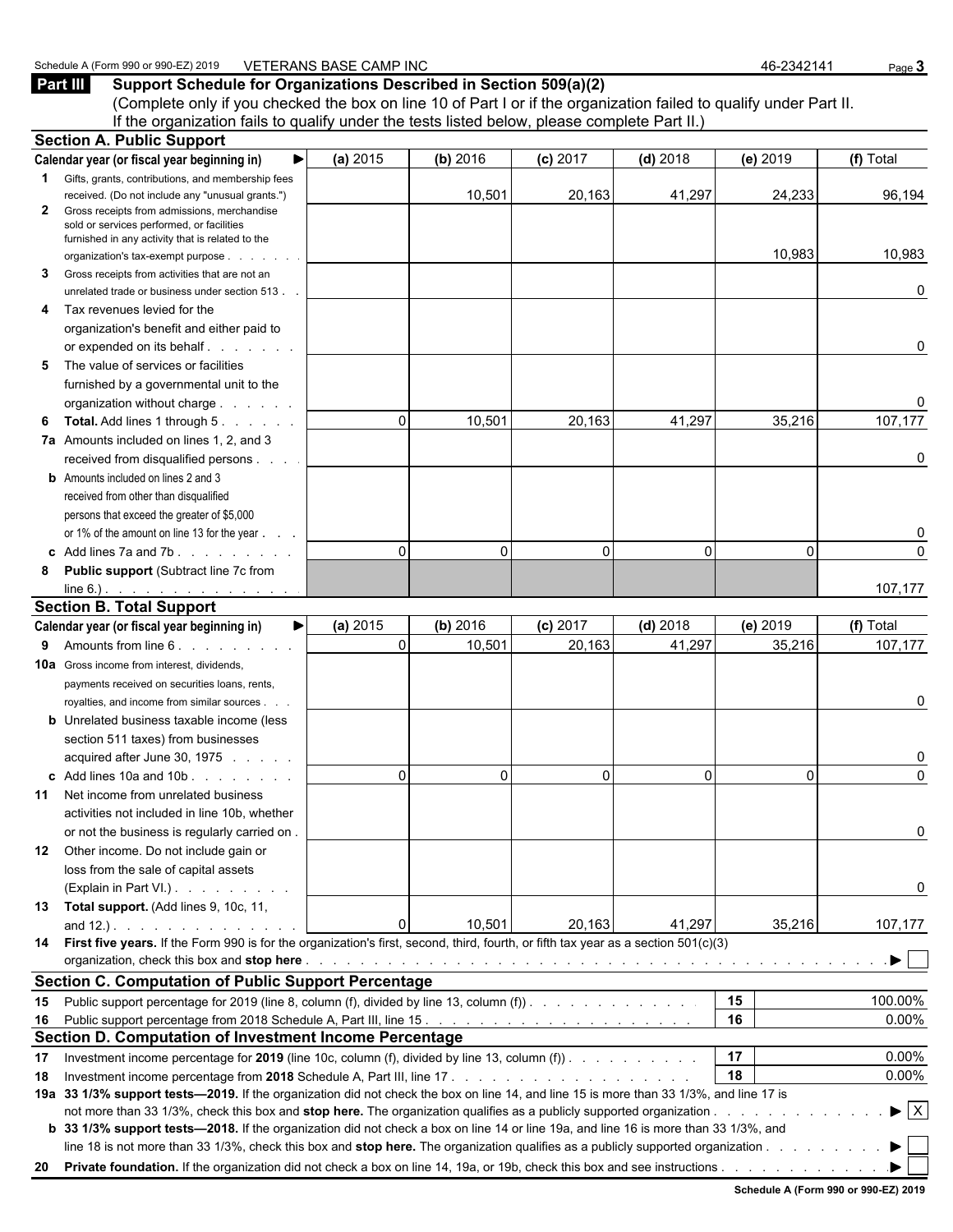### **Part IV Supporting Organizations**

(Complete only if you checked a box in line 12 on Part I. If you checked 12a of Part I, complete Sections A and B. If you checked 12b of Part I, complete Sections A and C. If you checked 12c of Part I, complete Sections A, D, and E. If you checked 12d of Part I, complete Sections A and D, and complete Part V.)

#### **Section A. All Supporting Organizations**

- **1** Are all of the organization's supported organizations listed by name in the organization's governing documents? *If "No," describe in Part VI how the supported organizations are designated. If designated by class or purpose, describe the designation. If historic and continuing relationship, explain.* **1**
- **2** Did the organization have any supported organization that does not have an IRS determination of status under section 509(a)(1) or (2)? *If "Yes," explain in Part VI how the organization determined that the supported organization was described in section 509(a)(1) or (2).*
- **3a** Did the organization have a supported organization described in section 501(c)(4), (5), or (6)? *If "Yes," answer (b) and (c) below.* **3a**
- **b** Did the organization confirm that each supported organization qualified under section 501(c)(4), (5), or (6) and satisfied the public support tests under section 509(a)(2)? *If "Yes," describe in Part VI when and how the organization made the determination.* **3b**
- **c** Did the organization ensure that all support to such organizations was used exclusively for section 170(c)(2) (B) purposes? *If* "*Yes,*" *explain in Part VI what controls the organization put in place to ensure such use.* **3c**
- **4a** Was any supported organization not organized in the United States ("foreign supported organization")? *If "Yes," and if you checked 12a or 12b in Part I, answer (b) and (c) below.* **4a**
- **b** Did the organization have ultimate control and discretion in deciding whether to make grants to the foreign supported organization? *If* "*Yes,*" *describe in Part VI how the organization had such control and discretion despite being controlled or supervised by or in connection with its supported organizations.* **4b**
- **c** Did the organization support any foreign supported organization that does not have an IRS determination under sections 501(c)(3) and 509(a)(1) or (2)? *If* "*Yes,*" *explain in Part VI what controls the organization used to ensure that all support to the foreign supported organization was used exclusively for section 170(c)(2)(B) purposes.* **4c**
- **5a** Did the organization add, substitute, or remove any supported organizations during the tax year? *If* "*Yes,*" *answer (b) and (c) below (if applicable). Also, provide detail in Part VI, including (i) the names and EIN numbers of the supported organizations added, substituted, or removed; (ii) the reasons for each such action; (iii) the authority under the organization's organizing document authorizing such action; and (iv) how the action was accomplished (such as by amendment to the organizing document).* **5a**
- **b Type I or Type II only.** Was any added or substituted supported organization part of a class already designated in the organization's organizing document? **5b**
- **c Substitutions only.** Was the substitution the result of an event beyond the organization's control? **5c**
- **6** Did the organization provide support (whether in the form of grants or the provision of services or facilities) to anyone other than (i) its supported organizations, (ii) individuals that are part of the charitable class benefited by one or more of its supported organizations, or (iii) other supporting organizations that also support or benefit one or more of the filing organization's supported organizations? *If "Yes," provide detail in Part VI.* **6**
- **7** Did the organization provide a grant, loan, compensation, or other similar payment to a substantial contributor (as defined in section 4958(c)(3)(C)), a family member of a substantial contributor, or a 35% controlled entity with regard to a substantial contribut*or? If "Yes," complete Part I of Schedule L (Form 990 or 990-EZ).* **7**
- **8** Did the organization make a loan to a disqualified person (as defined in section 4958) not described in line 7? *If "Yes," complete Part I of Schedule L (Form 990 or 990-EZ).* **8**
- **9a** Was the organization controlled directly or indirectly at any time during the tax year by one or more disqualified persons as defined in section 4946 (other than foundation managers and organizations described in section 509(a)(1) or (2))? *If* "*Yes*," *provide detail in Part VI.*
- **b** Did one or more disqualified persons (as defined in line 9a) hold a controlling interest in any entity in which the supporting organization had an interest? *If* "*Yes,*" *provide detail in Part VI.* **9b**
- **c** Did a disqualified person (as defined in line 9a) have an ownership interest in, or derive any personal benefit from, assets in which the supporting organization also had an interest? *If* "*Yes,*" *provide detail in Part VI.* **9c**
- **10a** Was the organization subject to the excess business holdings rules of section 4943 because of section 4943(f) (regarding certain Type II supporting organizations, and all Type III non-functionally integrated supporting organizations)? If "Yes," answer 10b below.
	- **b** Did the organization have any excess business holdings in the tax year? *(Use Schedule C, Form 4720, to determine whether the organization had excess business holdings.)*

|                | <b>Yes</b> | $No$ |
|----------------|------------|------|
|                |            |      |
| 1              |            |      |
|                |            |      |
| $\overline{2}$ |            |      |
|                |            |      |
| <u>3a</u>      |            |      |
|                |            |      |
| <u>3b</u>      |            |      |
|                |            |      |
| $\frac{3c}{2}$ |            |      |
| $\frac{4a}{2}$ |            |      |
|                |            |      |
| 4b             |            |      |
|                |            |      |
| 4c             |            |      |
|                |            |      |
| <u>5a</u>      |            |      |
| <u>5b</u>      |            |      |
| $\frac{5c}{2}$ |            |      |
|                |            |      |
| 6              |            |      |
|                |            |      |
| $\overline{7}$ |            |      |
|                |            |      |
| 8              |            |      |
|                |            |      |
| Эa             |            |      |
|                |            |      |
| )b             |            |      |
|                |            |      |
| K              |            |      |
|                |            |      |
| 0a<br>1        |            |      |
| 0ŀ             |            |      |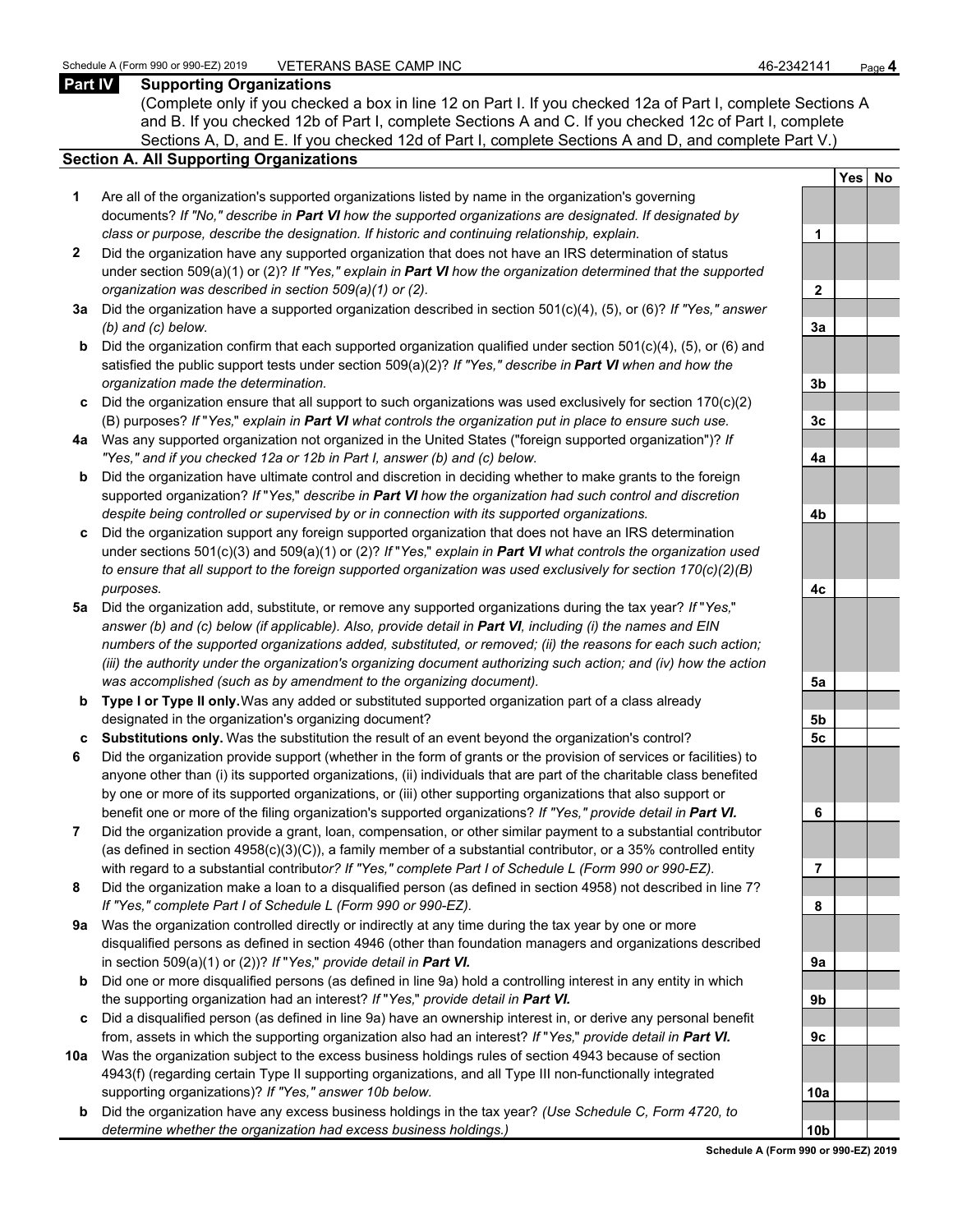Schedule A (Form 990 or 990-EZ) 2019 VETERANS BASE CAMP INC 46-2342141 Page 5

**Part IV Supporting Organizations** *(continued)* **11** Has the organization accepted a gift or contribution from any of the following persons?

- **a** A person who directly or indirectly controls, either alone or together with persons described in (b) and (c) below, the governing body of a supported organization? **11a**
- **b** A family member of a person described in (a) above? **11b 11b 11b 11b 11b 11b**

**c** A 35% controlled entity of a person described in (a) or (b) above? *If "Yes" to a, b, or c, provide detail in Part VI.* **11c**

**Section B. Type I Supporting Organizations**

- **1** Did the directors, trustees, or membership of one or more supported organizations have the power to regularly appoint or elect at least a majority of the organization's directors or trustees at all times during the tax year? *If* "*No,*" *describe in Part VI how the supported organization(s) effectively operated, supervised, or controlled the organization's activities. If the organization had more than one supported organization, describe how the powers to appoint and/or remove directors or trustees were allocated among the supported organizations and what conditions or restrictions, if any, applied to such powers during the tax year.* **1**
- **2** Did the organization operate for the benefit of any supported organization other than the supported organization(s) that operated, supervised, or controlled the supporting organization? *If* "*Yes,*" *explain in Part VI how providing such benefit carried out the purposes of the supported organization(s) that operated, supervised, or controlled the supporting organization.* **2**

#### **Section C. Type II Supporting Organizations**

**1** Were a majority of the organization's directors or trustees during the tax year also a majority of the directors or trustees of each of the organization's supported organization(s)? *If* "*No,*" *describe in Part VI how control or management of the supporting organization was vested in the same persons that controlled or managed the supported organization(s).* **1**

### **Section D. All Type III Supporting Organizations**

- **Yes No 1** Did the organization provide to each of its supported organizations, by the last day of the fifth month of the organization's tax year, (i) a written notice describing the type and amount of support provided during the prior tax year, (ii) a copy of the Form 990 that was most recently filed as of the date of notification, and (iii) copies of the organization's governing documents in effect on the date of notification, to the extent not previously provided? **1 2** Were any of the organization's officers, directors, or trustees either (i) appointed or elected by the supported organization(s) or (ii) serving on the governing body of a supported organization? *If* "*No,*" *explain in Part VI how the organization maintained a close and continuous working relationship with the supported organization(s).* **2 3** By reason of the relationship described in (2), did the organization's supported organizations have a
- significant voice in the organization's investment policies and in directing the use of the organization's income or assets at all times during the tax year? *If* "*Yes,*" *describe in Part VI the role the organization's supported organizations played in this regard.* **3**

### **Section E. Type III Functionally Integrated Supporting Organizations**

- **1** *Check the box next to the method that the organization used to satisfy the Integral Part Test during the year (see instructions).*
- **a** The organization satisfied the Activities Test. *Complete line 2 below.*
- **b** The organization is the parent of each of its supported organizations. *Complete line 3 below.*
- **c** The organization supported a governmental entity. *Describe in Part VI how you supported a government entity (see instructions).*
- **2** Activities Test. *Answer (a) and (b) below.* **Yes No**
- **a** Did substantially all of the organization's activities during the tax year directly further the exempt purposes of the supported organization(s) to which the organization was responsive? *If* "*Yes,*" *then in Part VI identify those supported organizations and explain how these activities directly furthered their exempt purposes, how the organization was responsive to those supported organizations, and how the organization determined that these activities constituted substantially all of its activities.* **2a**
- **b** Did the activities described in (a) constitute activities that, but for the organization's involvement, one or more of the organization's supported organization(s) would have been engaged in? *If* "*Yes,*" *explain in Part VI the reasons for the organization's position that its supported organization(s) would have engaged in these activities but for the organization's involvement.* **2b**
- **3** Parent of Supported Organizations. *Answer (a) and (b) below.*
- **a** Did the organization have the power to regularly appoint or elect a majority of the officers, directors, or trustees of each of the supported organizations? *Provide details in Part VI.* **3a**
- **b** Did the organization exercise a substantial degree of direction over the policies, programs, and activities of each of its supported organizations? *If* "*Yes,*" *describe in Part VI the role played by the organization in this regard.* **3b**

**Yes No**

**Yes No**

**Yes No**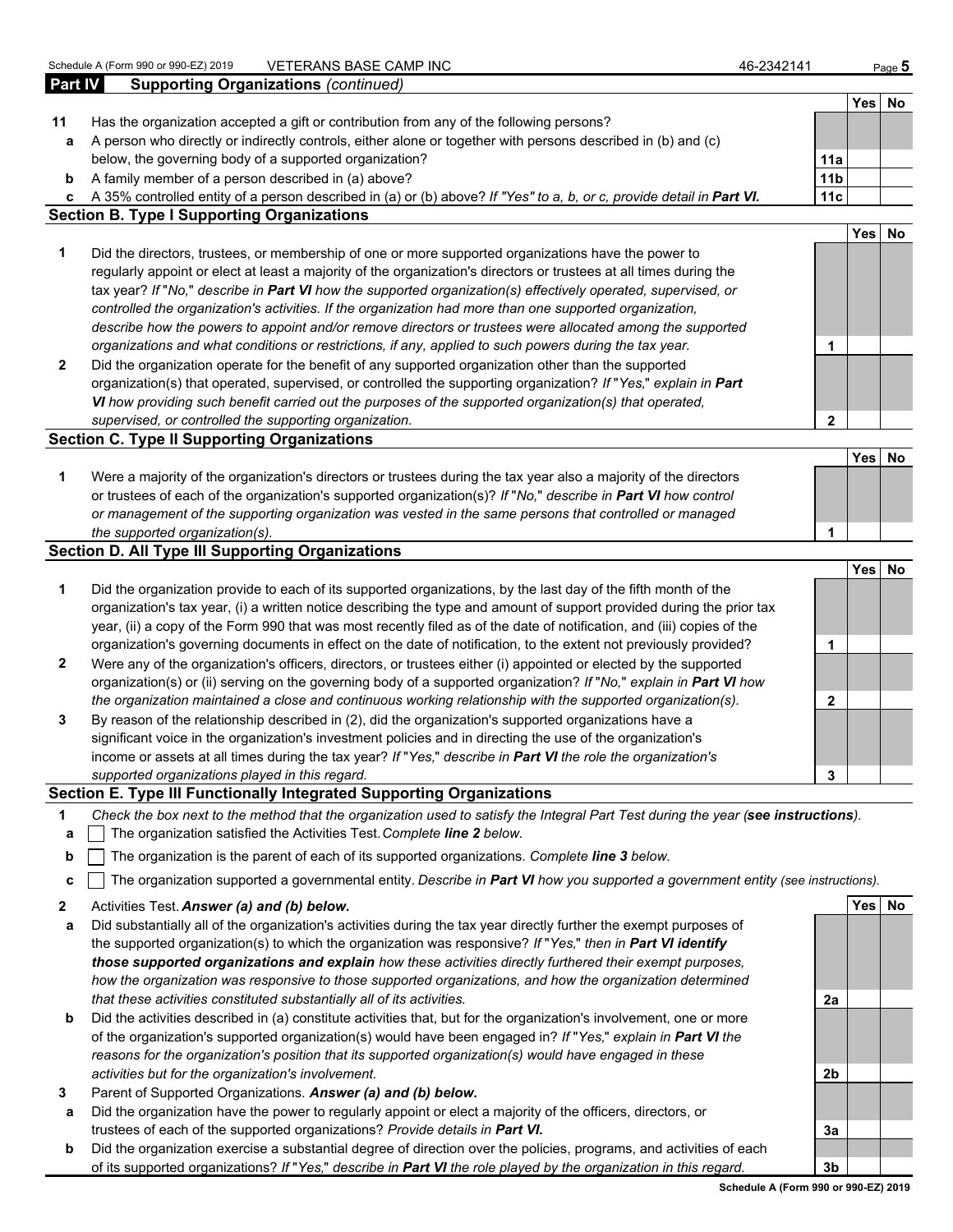Schedule A (Form 990 or 990-EZ) 2019 VETERANS BASE CAMP INC 46-2342141 Page 6 **Part V Type III Non-Functionally Integrated 509(a)(3) Supporting Organizations 1** Check here if the organization satisfied the Integral Part Test as a qualifying trust on Nov. 20, 1970 (explain in Part VI). **See instructions.** All other Type III non-functionally integrated supporting organizations must complete Sections A through E. **Section A - Adjusted Net Income** (B) Current Year (B) Current Year (B) Current Year (B) Current Year (B) Current Year (B) Current Year (B) Current Year (B) Current Year (B) Current Year (B) Current Year (B) Current Year ( (optional) **1** Net short-term capital gain **1 1 2** Recoveries of prior-year distributions **2 3** Other gross income (see instructions) **3 4** Add lines 1 through 3. **4** 0 0 **5** Depreciation and depletion **5 5 6** Portion of operating expenses paid or incurred for production or collection of gross income or for management, conservation, or maintenance of property held for production of income (see instructions) **6 7** Other expenses (see instructions) **7 8 Adjusted Net Income** (subtract lines 5, 6, and 7 from line 4). **8** 0 0 **Section B - Minimum Asset Amount Contract Amount** (A) Prior Year (B) Current Year (B) Current Year (B) Current Year (B) Current Year (B) Current Year (B) Current Year (B) Current Year (B) Current Year (B) Current Year ( (optional) **1** Aggregate fair market value of all non-exempt-use assets (see instructions for short tax year or assets held for part of year): **a** Average monthly value of securities **1a b** Average monthly cash balances **1b** Average monthly cash balances **1b c** Fair market value of other non-exempt-use assets **1c d Total** (add lines 1a, 1b, and 1c) **1d** 0 0 **e Discount** claimed for blockage or other factors (explain in detail in **Part VI**): **2** Acquisition indebtedness applicable to non-exempt-use assets **2 3** Subtract line 2 from line 1d. **3** 0 0 **4** Cash deemed held for exempt use. Enter 1-1/2% of line 3 (for greater amount, see instructions). **4** 0 0 **5** Net value of non-exempt-use assets (subtract line 4 from line 3) **5** 0 0 **6** Multiply line 5 by .035. **6** 0 0 **7** Recoveries of prior-year distributions **7** 0 0 **8 Minimum Asset Amount** (add line 7 to line 6) **8** 0 0 **Section C - Distributable Amount** Current Year Current Year Current Year Current Year Current Year **1** Adjusted net income for prior year (from Section A, line 8, Column A) **1** 0 **2** Enter 85% of line 1 **2** 0 **3** Minimum asset amount for prior year (from Section B, line 8, Column A) **3** 0

**6 Distributable Amount.** Subtract line 5 from line 4, unless subject to

**5** Income tax imposed in prior year **5**

emergency temporary reduction (see instructions). **6** 0

**7** Check here if the current year is the organization's first as a non-functionally integrated Type III supporting organization (see instructions).

**4** Enter greater of line 2 or line 3. **4** 0

**Schedule A (Form 990 or 990-EZ) 2019**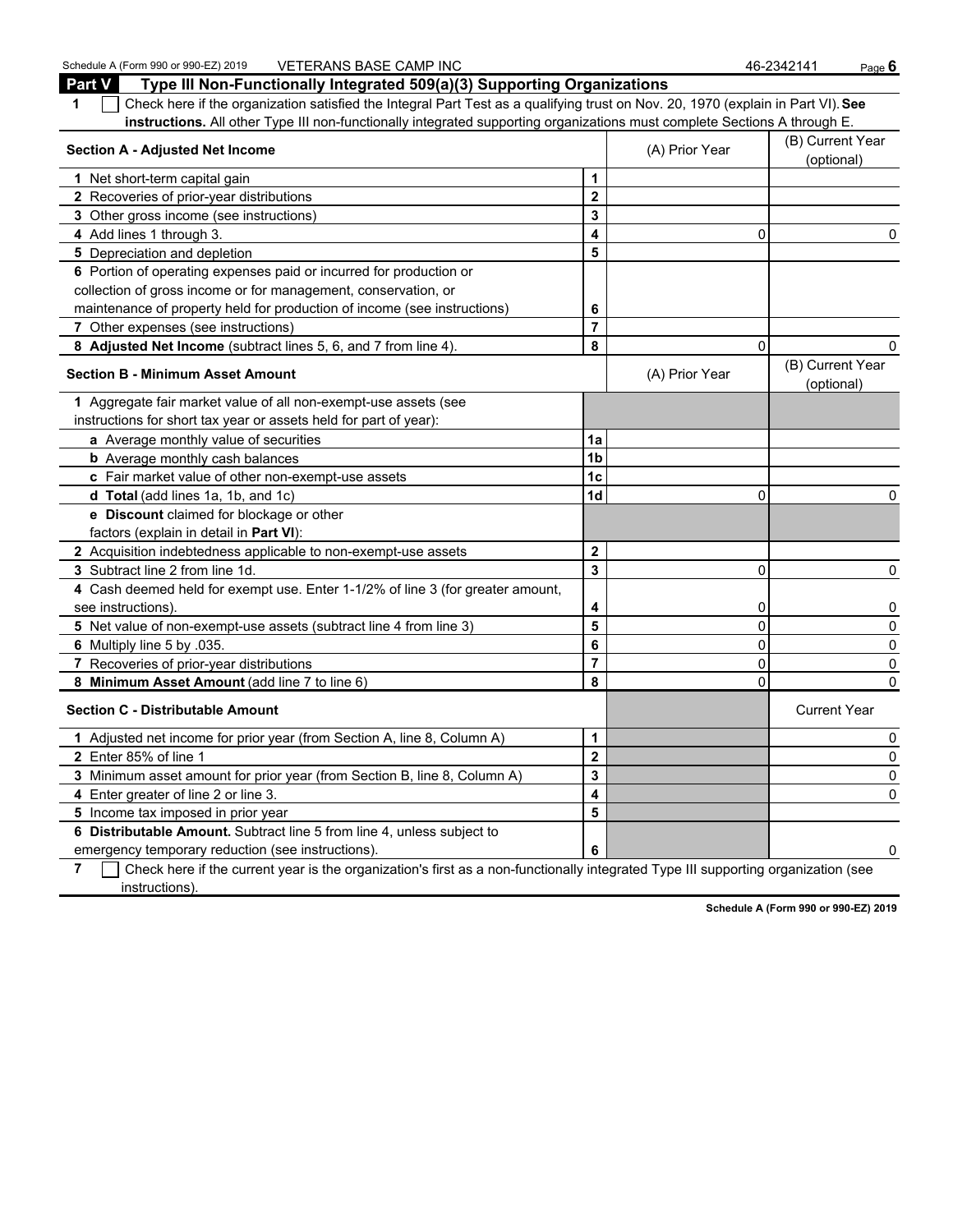| <b>Part V</b> | Type III Non-Functionally Integrated 509(a)(3) Supporting Organizations (continued)        |                             |                                               |                                                  |
|---------------|--------------------------------------------------------------------------------------------|-----------------------------|-----------------------------------------------|--------------------------------------------------|
|               | <b>Section D - Distributions</b>                                                           |                             |                                               | <b>Current Year</b>                              |
| 1.            | Amounts paid to supported organizations to accomplish exempt purposes                      |                             |                                               |                                                  |
|               | 2 Amounts paid to perform activity that directly furthers exempt purposes of supported     |                             |                                               |                                                  |
|               | organizations, in excess of income from activity                                           |                             |                                               |                                                  |
|               | 3 Administrative expenses paid to accomplish exempt purposes of supported organizations    |                             |                                               |                                                  |
|               | 4 Amounts paid to acquire exempt-use assets                                                |                             |                                               |                                                  |
|               | 5 Qualified set-aside amounts (prior IRS approval required)                                |                             |                                               |                                                  |
|               | 6 Other distributions (describe in Part VI). See instructions.                             |                             |                                               |                                                  |
|               | 7 Total annual distributions. Add lines 1 through 6.                                       |                             |                                               |                                                  |
| 8             | Distributions to attentive supported organizations to which the organization is responsive |                             |                                               |                                                  |
|               | (provide details in Part VI). See instructions.                                            |                             |                                               |                                                  |
| 9             | Distributable amount for 2019 from Section C, line 6                                       |                             |                                               |                                                  |
|               | 10 Line 8 amount divided by line 9 amount                                                  |                             |                                               | 0.000                                            |
|               | Section E - Distribution Allocations (see instructions)                                    | <b>Excess Distributions</b> | (ii)<br><b>Underdistributions</b><br>Pre-2019 | (iii)<br><b>Distributable</b><br>Amount for 2019 |
| 1             | Distributable amount for 2019 from Section C, line 6                                       |                             |                                               | O                                                |
| $\mathbf{2}$  | Underdistributions, if any, for years prior to 2019                                        |                             |                                               |                                                  |
|               | (reasonable cause required-explain in Part VI). See                                        |                             |                                               |                                                  |
|               | instructions.                                                                              |                             |                                               |                                                  |
| 3.            | Excess distributions carryover, if any, to 2019                                            |                             |                                               |                                                  |
| a             | From 2014. $\ldots$ $\ldots$ $\ldots$                                                      |                             |                                               |                                                  |
|               | <b>b</b> From 2015. $\frac{1}{2}$                                                          |                             |                                               |                                                  |
|               | c From 2016. <u>.</u>                                                                      |                             |                                               |                                                  |
|               | <b>d</b> From 2017. <u>.</u>                                                               |                             |                                               |                                                  |
|               | e From 2018.                                                                               |                             |                                               |                                                  |
|               | f Total of lines 3a through e                                                              | 0                           |                                               |                                                  |
|               | g Applied to underdistributions of prior years                                             |                             | O                                             |                                                  |
|               | h Applied to 2019 distributable amount                                                     |                             |                                               |                                                  |
|               | Carryover from 2014 not applied (see instructions)                                         |                             |                                               |                                                  |
|               | Remainder. Subtract lines 3g, 3h, and 3i from 3f.                                          | 0                           |                                               |                                                  |
| 4             | Distributions for 2019 from                                                                |                             |                                               |                                                  |
|               | Section D, line 7:<br>\$<br>ΩI                                                             |                             |                                               |                                                  |
|               | a Applied to underdistributions of prior years                                             |                             | 0                                             |                                                  |
|               | <b>b</b> Applied to 2019 distributable amount                                              |                             |                                               | ი                                                |
|               | <b>c</b> Remainder. Subtract lines 4a and 4b from 4                                        | U.                          |                                               |                                                  |
| 5             | Remaining underdistributions for years prior to 2019, if                                   |                             |                                               |                                                  |
|               | any. Subtract lines 3g and 4a from line 2. For result                                      |                             |                                               |                                                  |
|               | greater than zero, explain in Part VI. See instructions.                                   |                             | 0                                             |                                                  |
| 6             | Remaining underdistributions for 2019. Subtract lines 3h                                   |                             |                                               |                                                  |
|               | and 4b from line 1. For result greater than zero, explain in                               |                             |                                               |                                                  |
|               | Part VI. See instructions.                                                                 |                             |                                               |                                                  |
| $\mathbf{7}$  | Excess distributions carryover to 2020. Add lines 3j                                       |                             |                                               |                                                  |
|               | and 4c.                                                                                    | 0                           |                                               |                                                  |
| 8             | Breakdown of line 7:                                                                       |                             |                                               |                                                  |
| a             | Excess from 2015.<br>$\Omega$                                                              |                             |                                               |                                                  |
| b             | Excess from $2016. \ldots$ .<br>$\Omega$                                                   |                             |                                               |                                                  |
|               | <b>c</b> Excess from $2017$<br>$\Omega$                                                    |                             |                                               |                                                  |
| d             | Excess from $2018.$ $\ldots$ $\ldots$<br>$\Omega$                                          |                             |                                               |                                                  |
|               | e Excess from 2019.<br>ΩI                                                                  |                             |                                               |                                                  |
|               |                                                                                            |                             |                                               |                                                  |

**Schedule A (Form 990 or 990-EZ) 2019**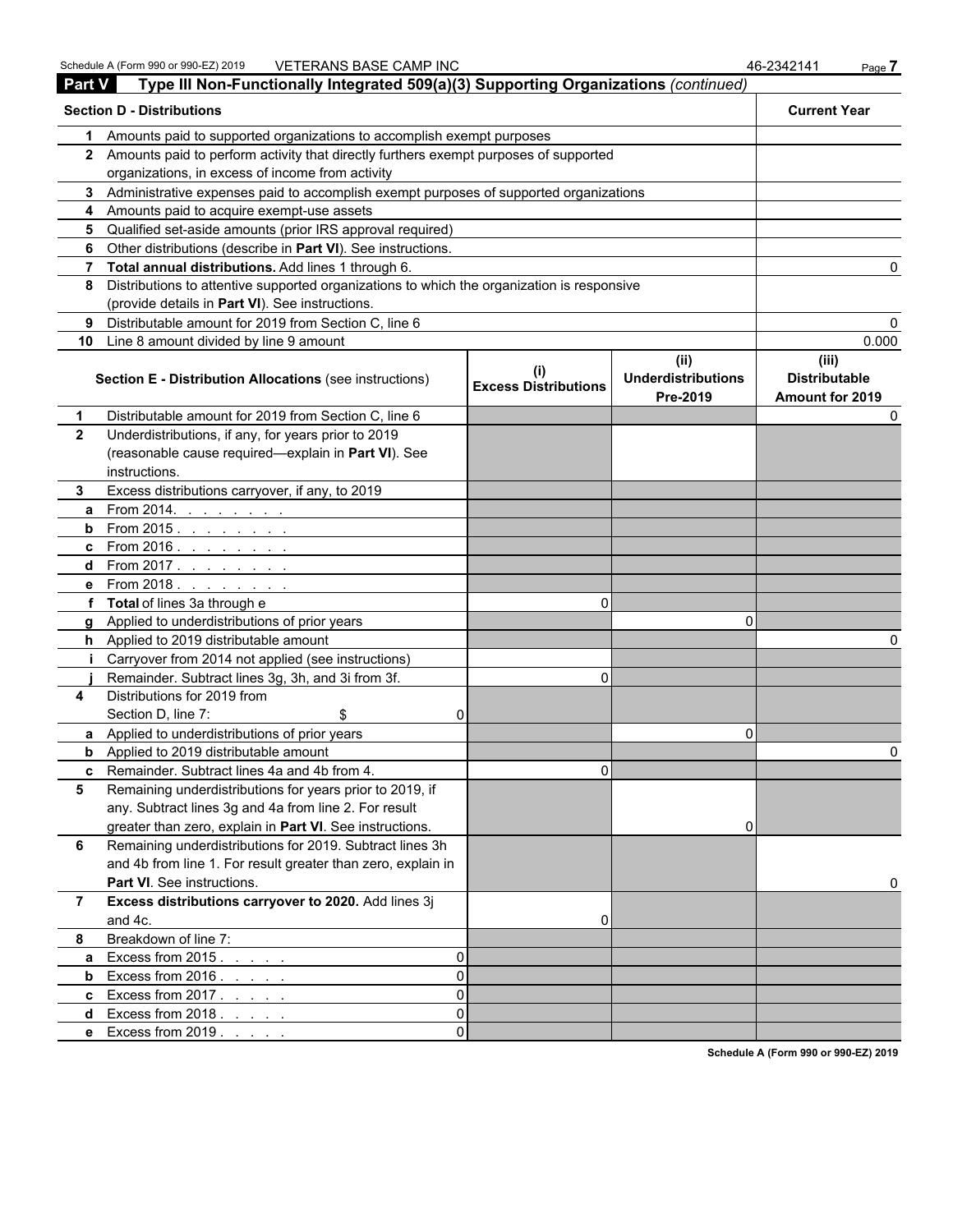|                | Schedule A (Form 990 or 990-EZ) 2019<br>VETERANS BASE CAMP INC                                                                                                                                                                                                                                                                                                                                                                                                                                                                                                                              | 46-2342141 | Page 8 |
|----------------|---------------------------------------------------------------------------------------------------------------------------------------------------------------------------------------------------------------------------------------------------------------------------------------------------------------------------------------------------------------------------------------------------------------------------------------------------------------------------------------------------------------------------------------------------------------------------------------------|------------|--------|
| <b>Part VI</b> | Supplemental Information. Provide the explanations required by Part II, line 10; Part II, line 17a or 17b; Part<br>III, line 12; Part IV, Section A, lines 1, 2, 3b, 3c, 4b, 4c, 5a, 6, 9a, 9b, 9c, 11a, 11b, and 11c; Part IV, Section<br>B, lines 1 and 2; Part IV, Section C, line 1; Part IV, Section D, lines 2 and 3; Part IV, Section E, lines 1c, 2a, 2b,<br>3a, and 3b; Part V, line 1; Part V, Section B, line 1e; Part V, Section D, lines 5, 6, and 8; and Part V, Section E,<br>lines 2, 5, and 6. Also complete this part for any additional information. (See instructions.) |            |        |
|                |                                                                                                                                                                                                                                                                                                                                                                                                                                                                                                                                                                                             |            |        |
|                |                                                                                                                                                                                                                                                                                                                                                                                                                                                                                                                                                                                             |            |        |
|                |                                                                                                                                                                                                                                                                                                                                                                                                                                                                                                                                                                                             |            |        |
|                |                                                                                                                                                                                                                                                                                                                                                                                                                                                                                                                                                                                             |            |        |
|                |                                                                                                                                                                                                                                                                                                                                                                                                                                                                                                                                                                                             |            |        |
|                |                                                                                                                                                                                                                                                                                                                                                                                                                                                                                                                                                                                             |            |        |
|                |                                                                                                                                                                                                                                                                                                                                                                                                                                                                                                                                                                                             |            |        |
|                |                                                                                                                                                                                                                                                                                                                                                                                                                                                                                                                                                                                             |            |        |
|                |                                                                                                                                                                                                                                                                                                                                                                                                                                                                                                                                                                                             |            |        |
|                |                                                                                                                                                                                                                                                                                                                                                                                                                                                                                                                                                                                             |            |        |
|                |                                                                                                                                                                                                                                                                                                                                                                                                                                                                                                                                                                                             |            |        |
|                |                                                                                                                                                                                                                                                                                                                                                                                                                                                                                                                                                                                             |            |        |
|                |                                                                                                                                                                                                                                                                                                                                                                                                                                                                                                                                                                                             |            |        |
|                |                                                                                                                                                                                                                                                                                                                                                                                                                                                                                                                                                                                             |            |        |
|                |                                                                                                                                                                                                                                                                                                                                                                                                                                                                                                                                                                                             |            |        |
|                |                                                                                                                                                                                                                                                                                                                                                                                                                                                                                                                                                                                             |            |        |
|                |                                                                                                                                                                                                                                                                                                                                                                                                                                                                                                                                                                                             |            |        |
|                |                                                                                                                                                                                                                                                                                                                                                                                                                                                                                                                                                                                             |            |        |
|                |                                                                                                                                                                                                                                                                                                                                                                                                                                                                                                                                                                                             |            |        |
|                |                                                                                                                                                                                                                                                                                                                                                                                                                                                                                                                                                                                             |            |        |
|                |                                                                                                                                                                                                                                                                                                                                                                                                                                                                                                                                                                                             |            |        |
|                |                                                                                                                                                                                                                                                                                                                                                                                                                                                                                                                                                                                             |            |        |
|                |                                                                                                                                                                                                                                                                                                                                                                                                                                                                                                                                                                                             |            |        |
|                |                                                                                                                                                                                                                                                                                                                                                                                                                                                                                                                                                                                             |            |        |
|                |                                                                                                                                                                                                                                                                                                                                                                                                                                                                                                                                                                                             |            |        |
|                |                                                                                                                                                                                                                                                                                                                                                                                                                                                                                                                                                                                             |            |        |
|                |                                                                                                                                                                                                                                                                                                                                                                                                                                                                                                                                                                                             |            |        |
|                |                                                                                                                                                                                                                                                                                                                                                                                                                                                                                                                                                                                             |            |        |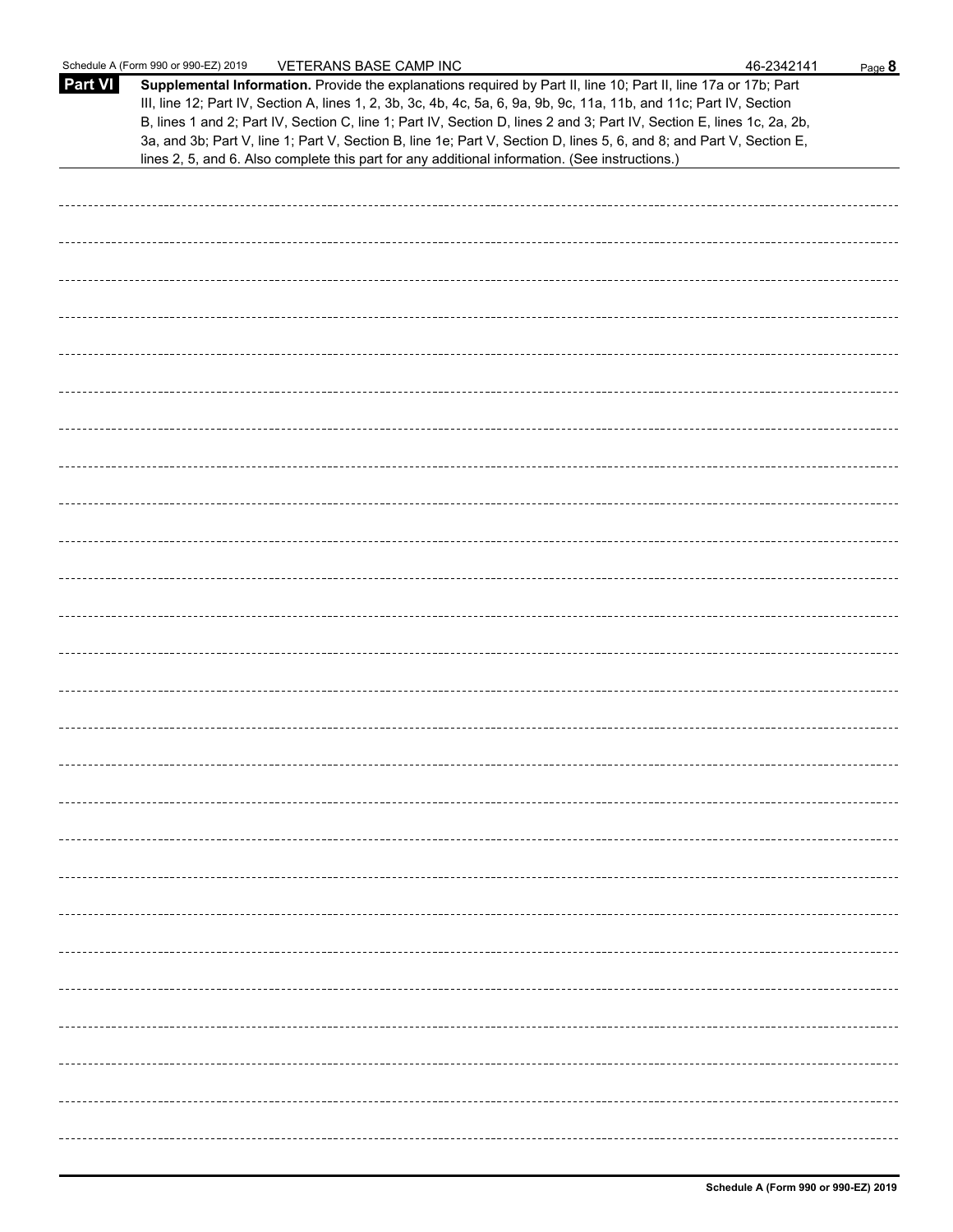| <b>Schedule B</b>                                      | <b>Schedule of Contributors</b>                         | OMB No. 1545-0047                     |
|--------------------------------------------------------|---------------------------------------------------------|---------------------------------------|
| (Form 990, 990-EZ,<br>or 990-PF)                       | Attach to Form 990, Form 990-EZ, or Form 990-PF.<br>▶   | 2019                                  |
| Department of the Treasury<br>Internal Revenue Service | ► Go to www.irs.gov/Form990 for the latest information. |                                       |
| Name of the organization                               |                                                         | <b>Employer identification number</b> |
| <b>VETERANS BASE CAMP INC</b>                          |                                                         | 46-2342141                            |
| <b>Organization type (check one):</b>                  |                                                         |                                       |

| Section:                                                                  |
|---------------------------------------------------------------------------|
| $ X $ 501(c)( 3 ) (enter number) organization                             |
| 4947(a)(1) nonexempt charitable trust not treated as a private foundation |
| 527 political organization                                                |
| 501(c)(3) exempt private foundation                                       |
| 4947(a)(1) nonexempt charitable trust treated as a private foundation     |
| 501(c)(3) taxable private foundation                                      |
|                                                                           |

Check if your organization is covered by the **General Rule** or a **Special Rule.**

**Note:** Only a section 501(c)(7), (8), or (10) organization can check boxes for both the General Rule and a Special Rule. See instructions.

#### **General Rule**

 $\vert \text{X} \vert$  For an organization filing Form 990, 990-EZ, or 990-PF that received, during the year, contributions totaling \$5,000 or more (in money or property) from any one contributor. Complete Parts I and II. See instructions for determining a contributor's total contributions.

#### **Special Rules**

| For an organization described in section 501(c)(3) filing Form 990 or 990-EZ that met the 33 1/3 % support test of the      |
|-----------------------------------------------------------------------------------------------------------------------------|
| regulations under sections $509(a)(1)$ and $170(b)(1)(A)(vi)$ , that checked Schedule A (Form 990 or 990-EZ), Part II, line |
| 13, 16a, or 16b, and that received from any one contributor, during the year, total contributions of the greater of (1)     |
| \$5,000; or (2) 2% of the amount on (i) Form 990, Part VIII, line 1h; or (ii) Form 990-EZ, line 1. Complete Parts I and II. |

 For an organization described in section 501(c)(7), (8), or (10) filing Form 990 or 990-EZ that received from any one contributor, during the year, total contributions of more than \$1,000 *exclusively* for religious, charitable, scientific, literary, or educational purposes, or for the prevention of cruelty to children or animals. Complete Parts I, II, and III.

 For an organization described in section 501(c)(7), (8), or (10) filing Form 990 or 990-EZ that received from any one contributor, during the year, contributions *exclusively* for religious, charitable, etc., purposes, but no such contributions totaled more than \$1,000. If this box is checked, enter here the total contributions that were received during the year for an *exclusively* religious, charitable, etc., purpose. Don't complete any of the parts unless the **General Rule** applies to this organization because it received *nonexclusively* religious, charitable, etc., contributions totaling \$5,000 or more during the year . . . . . . . . . . . . . . . . . . . . . . . . . . . . . . . . . . . . . . . . . . . . . . . . . . . \$

**Caution:** An organization that isn't covered by the General Rule and/or the Special Rules doesn't file Schedule B (Form 990, 990-EZ, or 990-PF), but it **must** answer "No" on Part IV, line 2, of its Form 990; or check the box on line H of its Form 990-EZ or on its Form 990-PF, Part I, line 2, to certify that it doesn't meet the filing requirements of Schedule B (Form 990, 990-EZ, or 990-PF).

**For Paperwork Reduction Act Notice, see the instructions for Form 990, 990-EZ, or 990-PF. Schedule B (Form 990, 990-EZ, or 990-PF) (2019) HTA**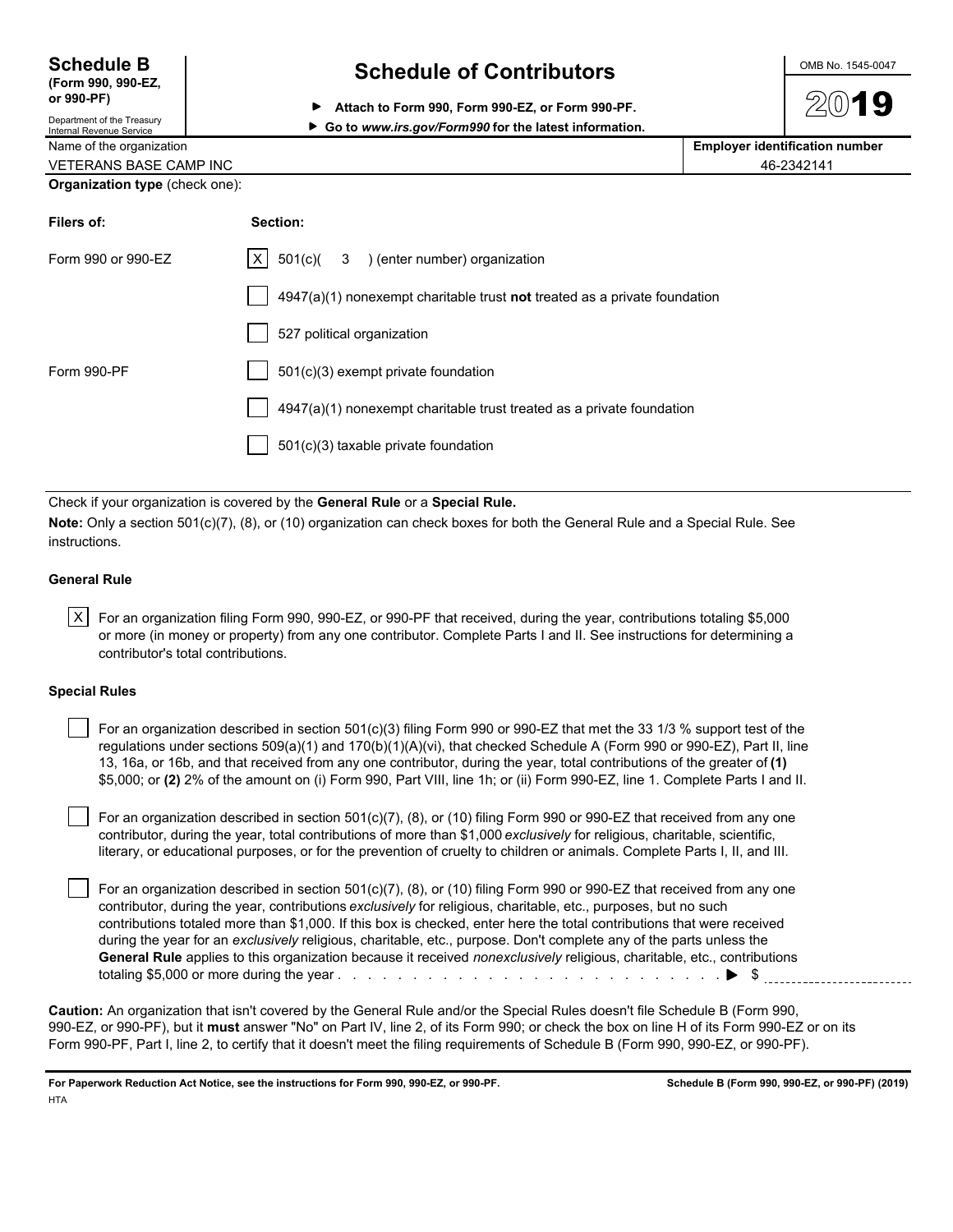Name of organization **Employer identification number Employer identification number** VETERANS BASE CAMP INC 46-2342141

| Part I          | Contributors (see instructions). Use duplicate copies of Part I if additional space is needed.                                                                                         |                                   |                                                                                                                  |
|-----------------|----------------------------------------------------------------------------------------------------------------------------------------------------------------------------------------|-----------------------------------|------------------------------------------------------------------------------------------------------------------|
| (a)<br>No.      | (b)<br>Name, address, and ZIP + 4                                                                                                                                                      | (c)<br><b>Total contributions</b> | (d)<br>Type of contribution                                                                                      |
| 1               | CARPENTERS UNION<br><u>WALLINGFORD__________CT_____06492__________</u><br>Foreign State or Province: _______________________________                                                   |                                   | <b>Person</b><br>Payroll<br><b>Noncash</b><br>X.<br>(Complete Part II for<br>noncash contributions.)             |
| (a)<br>No.      | (b)<br>Name, address, and ZIP + 4                                                                                                                                                      | (c)<br><b>Total contributions</b> | (d)<br>Type of contribution                                                                                      |
| $2_{-}$         | PAINTERS UNION<br>------------------------------------<br>MIDDLETOWN CT CT 06457<br>Foreign State or Province: _________________________________                                       |                                   | <b>Person</b><br>Payroll<br>X<br><b>Noncash</b><br>(Complete Part II for<br>noncash contributions.)              |
| (a)<br>No.      | (b)<br>Name, address, and ZIP + 4                                                                                                                                                      | (c)<br><b>Total contributions</b> | (d)<br>Type of contribution                                                                                      |
| $\mathbf{3}$    | REVELATION CHURCH_______________________________<br>____________________CT_______06334__________<br><b>BOZRAH</b><br>---<br>Foreign State or Province: _______________________________ | $\frac{1}{2}$                     | <b>Person</b><br>Payroll<br>X<br><b>Noncash</b><br>(Complete Part II for<br>noncash contributions.)              |
| (a)<br>No.      | (b)<br>Name, address, and ZIP + 4                                                                                                                                                      | (c)<br><b>Total contributions</b> | (d)<br>Type of contribution                                                                                      |
| $\overline{4}$  | TUCKER MECHANICAL_______________________________<br>MERIDEN<br>Foreign State or Province: ________________________________                                                             | $\frac{16,749}{1}$                | <b>Person</b><br>Payroll<br>$\pmb{\times}$<br><b>Noncash</b><br>(Complete Part II for<br>noncash contributions.) |
| (a)<br>No.      | (b)<br>Name, address, and ZIP + 4                                                                                                                                                      | (c)<br><b>Total contributions</b> | (d)<br>Type of contribution                                                                                      |
| $\overline{.5}$ | <b>GRANITE CORPORATION</b><br>---------------------------<br>NOTT HWY<br><b>OAKLAND</b>                                                                                                | \$<br>2,364                       | Person<br>Payroll<br>X<br><b>Noncash</b><br>(Complete Part II for<br>noncash contributions.)                     |
| (a)<br>No.      | (b)<br>Name, address, and ZIP + 4                                                                                                                                                      | (c)<br><b>Total contributions</b> | (d)<br>Type of contribution                                                                                      |
| 6               | <b>FASD</b><br>___________________________________                                                                                                                                     |                                   | Person                                                                                                           |

**Schedule B (Form 990, 990-EZ, or 990-PF) (2019)**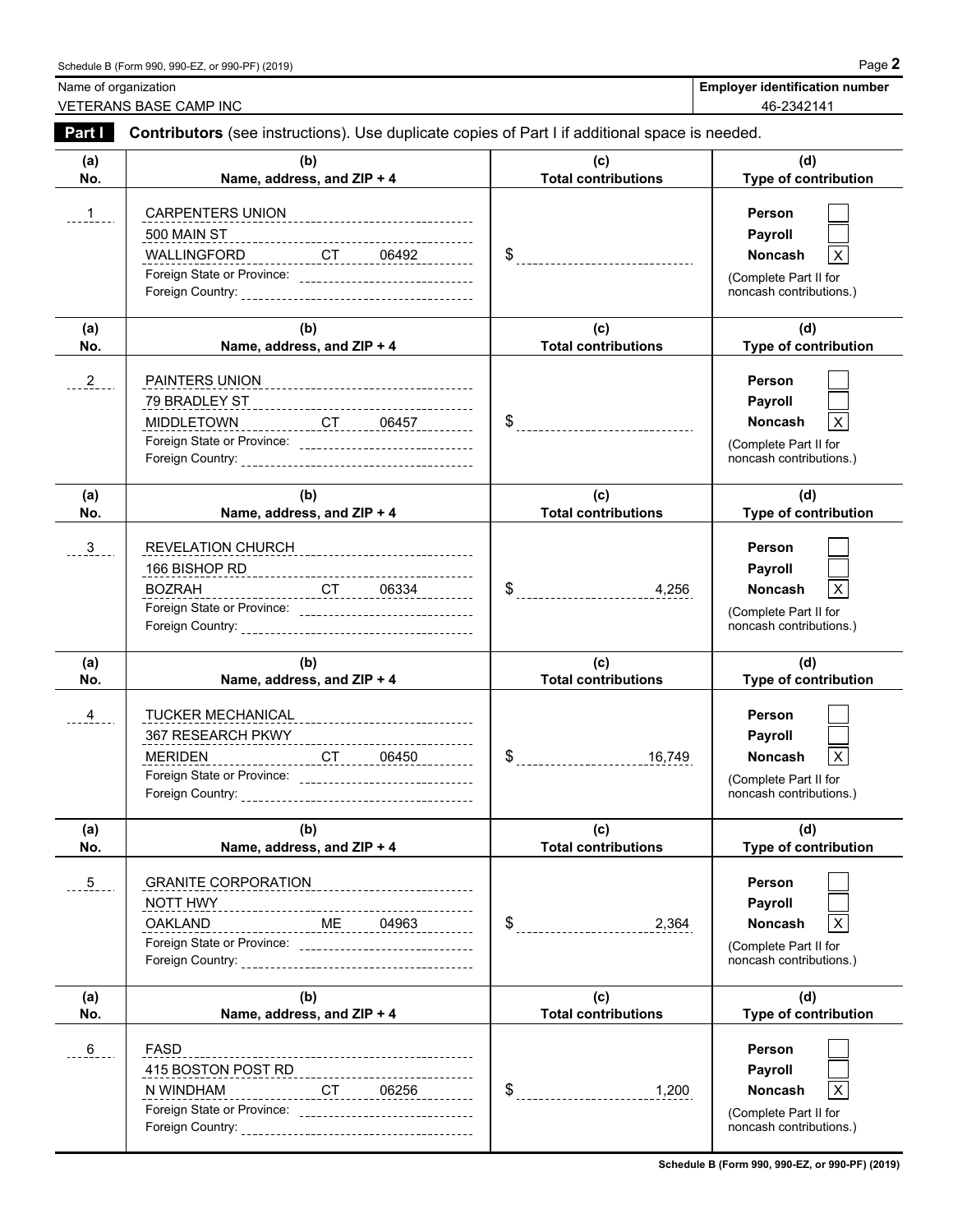Name of organization **Employer identification number Employer identification number** VETERANS BASE CAMP INC 46-2342141

| Part I         | Contributors (see instructions). Use duplicate copies of Part I if additional space is needed.                                                 |                                                  |                                                                                                       |
|----------------|------------------------------------------------------------------------------------------------------------------------------------------------|--------------------------------------------------|-------------------------------------------------------------------------------------------------------|
| (a)<br>No.     | (b)<br>Name, address, and ZIP + 4                                                                                                              | (c)<br><b>Total contributions</b>                | (d)<br>Type of contribution                                                                           |
| $\overline{7}$ | DARRYL MARC AURELE<br><u>OAKDALE _________________CT_____06370 ___________</u><br>Foreign State or Province: ________________________________  | $\frac{14,000}{}$                                | <b>Person</b><br>Payroll<br>Noncash<br>х<br>(Complete Part II for<br>noncash contributions.)          |
| (a)<br>No.     | (b)<br>Name, address, and ZIP + 4                                                                                                              | (c)<br><b>Total contributions</b>                | (d)<br>Type of contribution                                                                           |
| 8              | HOMEDEPOT<br>-----------------------------------<br><u>NWINDHAM</u><br>NWINDHAM<br>Foreign State or Province: ________________________________ | $\frac{1}{2}$ -----------------------------5,000 | <b>Person</b><br>Payroll<br>X<br><b>Noncash</b><br>(Complete Part II for<br>noncash contributions.)   |
| (a)<br>No.     | (b)<br>Name, address, and ZIP + 4                                                                                                              | (c)<br><b>Total contributions</b>                | (d)<br>Type of contribution                                                                           |
|                | Foreign State or Province: ________________________________                                                                                    |                                                  | <b>Person</b><br>Payroll<br>Noncash<br>(Complete Part II for<br>noncash contributions.)               |
| (a)<br>No.     | (b)<br>Name, address, and ZIP + 4                                                                                                              | (c)<br><b>Total contributions</b>                | (d)<br>Type of contribution                                                                           |
|                | Foreign State or Province: ________________________________                                                                                    |                                                  | <b>Person</b><br>Payroll<br><b>Noncash</b><br>(Complete Part II for<br>noncash contributions.)        |
| (a)<br>No.     | (b)<br>Name, address, and ZIP + 4                                                                                                              | (c)<br><b>Total contributions</b>                | (d)<br>Type of contribution                                                                           |
|                | ---<br>Foreign State or Province: _______________________________                                                                              | \$<br>-----------------------------              | <b>Person</b><br><b>Payroll</b><br><b>Noncash</b><br>(Complete Part II for<br>noncash contributions.) |
| (a)<br>No.     | (b)<br>Name, address, and ZIP + 4                                                                                                              | (c)<br><b>Total contributions</b>                | (d)<br>Type of contribution                                                                           |
|                | Foreign State or Province: _________________________________                                                                                   | \$                                               | Person<br><b>Payroll</b><br><b>Noncash</b><br>(Complete Part II for<br>noncash contributions.)        |

**Schedule B (Form 990, 990-EZ, or 990-PF) (2019)**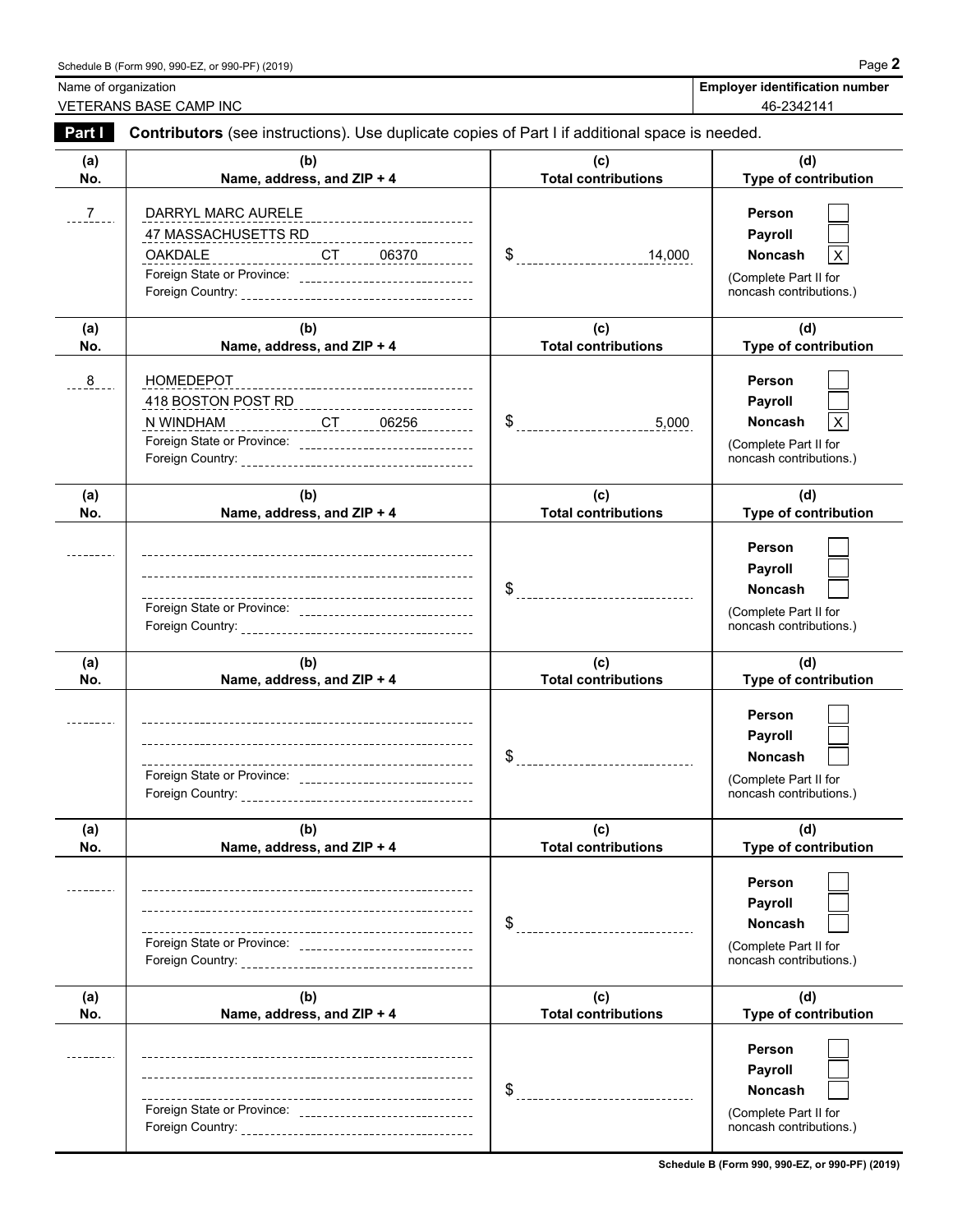| Part II                   |                                                                                                     |                                                 | 46-2342141           |
|---------------------------|-----------------------------------------------------------------------------------------------------|-------------------------------------------------|----------------------|
|                           | Noncash Property (see instructions). Use duplicate copies of Part II if additional space is needed. |                                                 |                      |
| (a) No.<br>from<br>Part I | (b)<br>Description of noncash property given                                                        | (c)<br>FMV (or estimate)<br>(See instructions.) | (d)<br>Date received |
| $\mathbf{1}$              | SUPPLIES AND LABOR GUT CABINS                                                                       | \$                                              |                      |
| (a) No.<br>from<br>Part I | (b)<br>Description of noncash property given                                                        | (c)<br>FMV (or estimate)<br>(See instructions.) | (d)<br>Date received |
| $-2$                      | SUPPLIES AND LABOR TO MAIN FACILITY                                                                 | \$                                              |                      |
| (a) No.<br>from<br>Part I | (b)<br>Description of noncash property given                                                        | (c)<br>FMV (or estimate)<br>(See instructions.) | (d)<br>Date received |
| $\frac{3}{2}$             | LABOR TO PAINT CABINS                                                                               | \$                                              |                      |
| (a) No.<br>from<br>Part I | (b)<br>Description of noncash property given                                                        | (c)<br>FMV (or estimate)<br>(See instructions.) | (d)<br>Date received |
| $-4$                      | SUPPLIES AND LABOR TO HEATING/COOLING SYSTE                                                         | \$                                              |                      |
| (a) No.<br>from<br>Part I | (b)<br>Description of noncash property given                                                        | (c)<br>FMV (or estimate)<br>(See instructions.) | (d)<br>Date received |
| $\frac{5}{2}$ .           | BATHROOM FACILITIES FOR CABINS                                                                      | \$                                              |                      |

 $$$ 

FIRE EXTINGUISHERS AND LABOR TO INSTALL

 $6 - 6$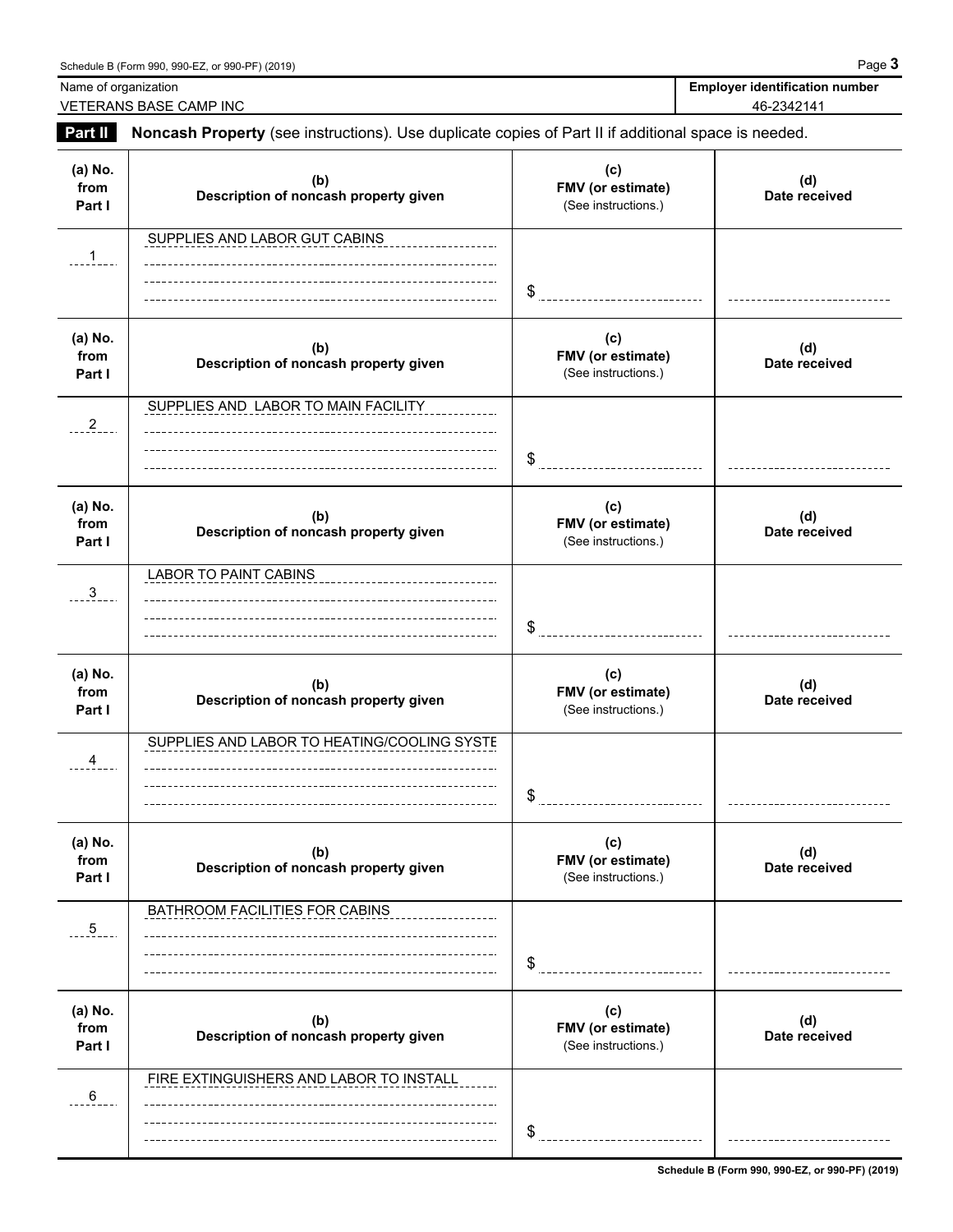Schedule B (Form 990, 990-EZ, or 990-PF) (2019) Page **3** Name of organization **Employer identification number Employer identification number** VETERANS BASE CAMP INC 46-2342141 **Part II Noncash Property** (see instructions). Use duplicate copies of Part II if additional space is needed. **(a) No. (c)** (d)<br>Date received **(b) Description of noncash property given Date received from FMV (or estimate) Part I** (See instructions.)  $-7$ \$ **(a) No. (c) (b) (d) Description of noncash property given Date received from FMV (or estimate) Part I Part I Part I Part I Part I Part I Part I Part I Part I Part I Part I Part I Part I Part I Part I Part I Part I Part I Part I Part I Part I Part I Part I Part I Part**  $rac{8}{2}$ \$ -----------------------------**(a) No. (c) (b) (d) Description of noncash property given Date received from FMV (or estimate) Part I** Description of honorastriproperty given **I** (See instructions.) \$ **(a) No. (c) (b) (d) Description of noncash property given Date received from FMV (or estimate) Part I Part I Part I Part I Part I Part I Part I Part I Part I Part I Part I Part I Part I Part I Part I Part I Part I Part I Part I Part I Part I Part I Part I Part I Part** ---------\$ **(a) No. (c) (b)** (d)<br>Date received **Description of noncash property given Date received from FMV (or estimate) Part I Part I Part I Part I Part I Part I Part I Part I Part I Part I Part I Part I Part I Part I Part I Part I Part I Part I Part I Part I Part I Part I Part I Part I Part** \$ ------------------------------**(a) No. (c) (b)** (d)<br>Date received **Description of noncash property given Date received from FMV (or estimate) Part I** Description of holidast property given **I** (See instructions.)

\$ <u>\_\_\_\_\_\_\_\_\_\_\_\_\_\_\_\_\_</u>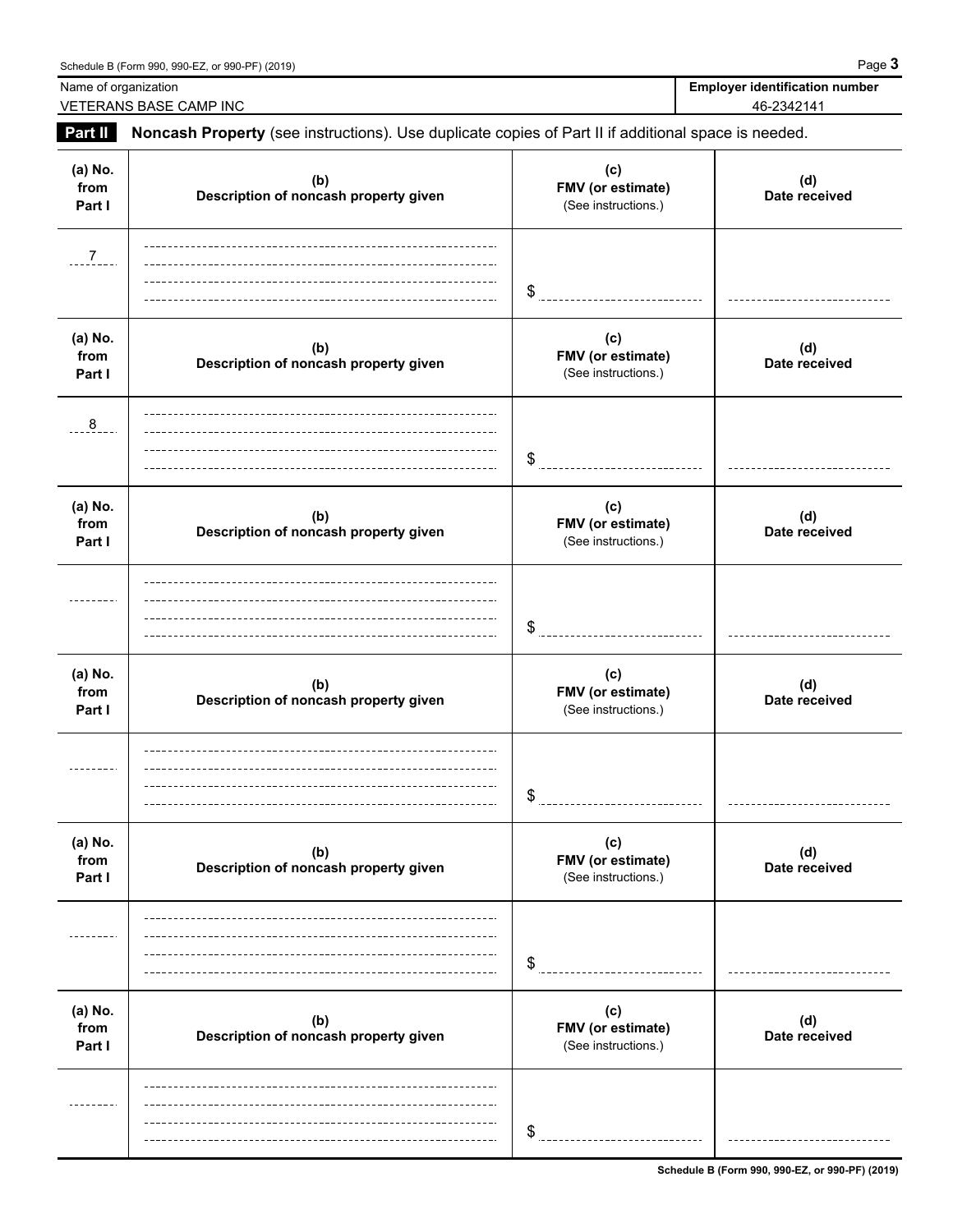| Name of organization        | VETERANS BASE CAMP INC                                                                                                                                                                                                                                                                                                                                                                                                                                                                                                                 |         | <b>Employer identification number</b><br>46-2342141 |  |                                     |  |  |
|-----------------------------|----------------------------------------------------------------------------------------------------------------------------------------------------------------------------------------------------------------------------------------------------------------------------------------------------------------------------------------------------------------------------------------------------------------------------------------------------------------------------------------------------------------------------------------|---------|-----------------------------------------------------|--|-------------------------------------|--|--|
| Part III                    | Exclusively religious, charitable, etc., contributions to organizations described in section 501(c)(7), (8), or<br>(10) that total more than \$1,000 for the year from any one contributor. Complete columns (a) through (e) and<br>the following line entry. For organizations completing Part III, enter the total of exclusively religious, charitable, etc.,<br>contributions of \$1,000 or less for the year. (Enter this information once. See instructions.)<br>Use duplicate copies of Part III if additional space is needed. |         |                                                     |  | $\triangleright$ \$ 0               |  |  |
| $(a)$ No.<br>from<br>Part I | (b) Purpose of gift                                                                                                                                                                                                                                                                                                                                                                                                                                                                                                                    |         | (c) Use of gift                                     |  | (d) Description of how gift is held |  |  |
|                             |                                                                                                                                                                                                                                                                                                                                                                                                                                                                                                                                        |         |                                                     |  |                                     |  |  |
|                             | (e) Transfer of gift<br>Transferee's name, address, and ZIP + 4<br>Relationship of transferor to transferee                                                                                                                                                                                                                                                                                                                                                                                                                            |         |                                                     |  |                                     |  |  |
|                             | For. Prov.                                                                                                                                                                                                                                                                                                                                                                                                                                                                                                                             | Country |                                                     |  |                                     |  |  |
| $(a)$ No.<br>from<br>Part I | (b) Purpose of gift                                                                                                                                                                                                                                                                                                                                                                                                                                                                                                                    |         | (c) Use of gift                                     |  | (d) Description of how gift is held |  |  |
|                             |                                                                                                                                                                                                                                                                                                                                                                                                                                                                                                                                        |         |                                                     |  |                                     |  |  |
|                             | (e) Transfer of gift                                                                                                                                                                                                                                                                                                                                                                                                                                                                                                                   |         |                                                     |  |                                     |  |  |
|                             | Transferee's name, address, and ZIP + 4                                                                                                                                                                                                                                                                                                                                                                                                                                                                                                |         | Relationship of transferor to transferee            |  |                                     |  |  |
| $(a)$ No.<br>from<br>Part I | For. Prov.<br>(b) Purpose of gift                                                                                                                                                                                                                                                                                                                                                                                                                                                                                                      | Country | (c) Use of gift                                     |  | (d) Description of how gift is held |  |  |
|                             | (e) Transfer of gift<br>Transferee's name, address, and ZIP + 4<br>Relationship of transferor to transferee                                                                                                                                                                                                                                                                                                                                                                                                                            |         |                                                     |  |                                     |  |  |
|                             |                                                                                                                                                                                                                                                                                                                                                                                                                                                                                                                                        |         |                                                     |  |                                     |  |  |
| $(a)$ No.<br>from<br>Part I | For. Prov.<br>Country<br>(b) Purpose of gift                                                                                                                                                                                                                                                                                                                                                                                                                                                                                           |         | (c) Use of gift                                     |  | (d) Description of how gift is held |  |  |
|                             |                                                                                                                                                                                                                                                                                                                                                                                                                                                                                                                                        |         |                                                     |  |                                     |  |  |
|                             | (e) Transfer of gift<br>Transferee's name, address, and ZIP + 4<br>Relationship of transferor to transferee                                                                                                                                                                                                                                                                                                                                                                                                                            |         |                                                     |  |                                     |  |  |
|                             |                                                                                                                                                                                                                                                                                                                                                                                                                                                                                                                                        |         |                                                     |  |                                     |  |  |
|                             | For. Prov.                                                                                                                                                                                                                                                                                                                                                                                                                                                                                                                             | Country |                                                     |  |                                     |  |  |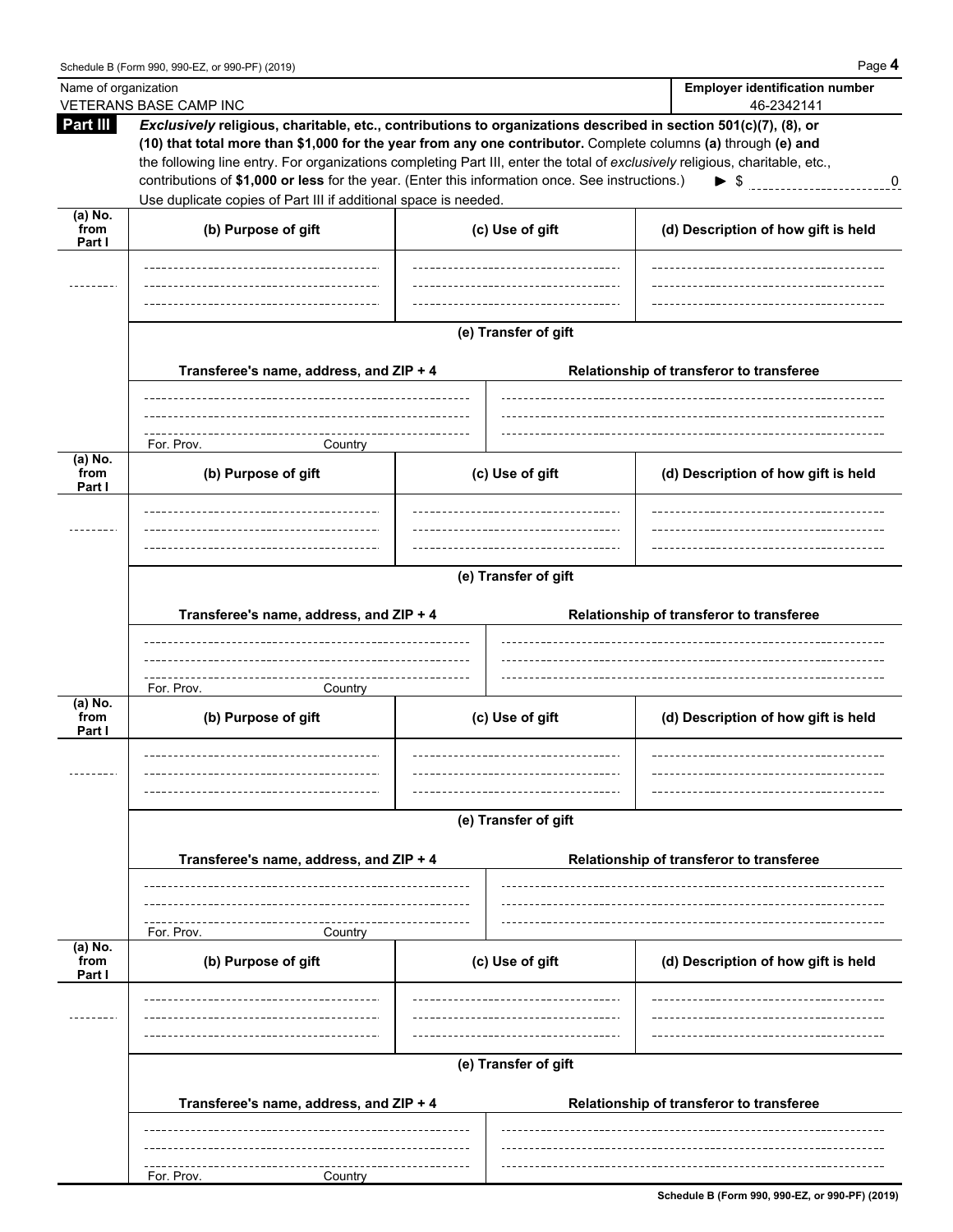| <b>SCHEDULE O</b><br>(Form 990 or 990-EZ)<br>Department of the Treasury<br>Internal Revenue Service | Supplemental Information to Form 990 or 990-EZ<br>Complete to provide information for responses to specific questions on<br>Form 990 or 990-EZ or to provide any additional information.<br>Attach to Form 990 or 990-EZ.<br>▶<br>Go to www.irs.gov/Form990 for the latest information. |                                                     | OMB No. 1545-0047<br>2019<br><b>Open to Public</b><br>Inspection |  |  |  |  |
|-----------------------------------------------------------------------------------------------------|-----------------------------------------------------------------------------------------------------------------------------------------------------------------------------------------------------------------------------------------------------------------------------------------|-----------------------------------------------------|------------------------------------------------------------------|--|--|--|--|
| Name of the organization<br>VETERANS BASE CAMP INC                                                  |                                                                                                                                                                                                                                                                                         | <b>Employer identification number</b><br>46-2342141 |                                                                  |  |  |  |  |
|                                                                                                     |                                                                                                                                                                                                                                                                                         |                                                     |                                                                  |  |  |  |  |
| Form 990-EZ, Part I, Line 16, Other Expenses: Travel: 1,012                                         |                                                                                                                                                                                                                                                                                         |                                                     |                                                                  |  |  |  |  |
| Form 990-EZ, Part I, Line 16, Other Expenses: Equipment rental and maintenance: 2,876               |                                                                                                                                                                                                                                                                                         |                                                     |                                                                  |  |  |  |  |
| Form 990-EZ, Part I, Line 16, Other Expenses: Supplies: 1,310                                       |                                                                                                                                                                                                                                                                                         |                                                     |                                                                  |  |  |  |  |
| Form 990-EZ, Part I, Line 16, Other Expenses: DONATIONS: 805                                        |                                                                                                                                                                                                                                                                                         |                                                     |                                                                  |  |  |  |  |
| Form 990-EZ, Part I, Line 16, Other Expenses: BANK SERVICE CHARGES: 39                              |                                                                                                                                                                                                                                                                                         |                                                     |                                                                  |  |  |  |  |
|                                                                                                     |                                                                                                                                                                                                                                                                                         |                                                     |                                                                  |  |  |  |  |
|                                                                                                     |                                                                                                                                                                                                                                                                                         |                                                     |                                                                  |  |  |  |  |
|                                                                                                     |                                                                                                                                                                                                                                                                                         |                                                     |                                                                  |  |  |  |  |
|                                                                                                     |                                                                                                                                                                                                                                                                                         |                                                     |                                                                  |  |  |  |  |
|                                                                                                     |                                                                                                                                                                                                                                                                                         |                                                     |                                                                  |  |  |  |  |
|                                                                                                     |                                                                                                                                                                                                                                                                                         |                                                     |                                                                  |  |  |  |  |
|                                                                                                     |                                                                                                                                                                                                                                                                                         |                                                     |                                                                  |  |  |  |  |
|                                                                                                     |                                                                                                                                                                                                                                                                                         |                                                     |                                                                  |  |  |  |  |
|                                                                                                     |                                                                                                                                                                                                                                                                                         |                                                     |                                                                  |  |  |  |  |
|                                                                                                     |                                                                                                                                                                                                                                                                                         |                                                     |                                                                  |  |  |  |  |
|                                                                                                     |                                                                                                                                                                                                                                                                                         |                                                     |                                                                  |  |  |  |  |
|                                                                                                     |                                                                                                                                                                                                                                                                                         |                                                     |                                                                  |  |  |  |  |
|                                                                                                     |                                                                                                                                                                                                                                                                                         |                                                     |                                                                  |  |  |  |  |
|                                                                                                     |                                                                                                                                                                                                                                                                                         |                                                     |                                                                  |  |  |  |  |
|                                                                                                     |                                                                                                                                                                                                                                                                                         |                                                     |                                                                  |  |  |  |  |
|                                                                                                     |                                                                                                                                                                                                                                                                                         |                                                     |                                                                  |  |  |  |  |
|                                                                                                     |                                                                                                                                                                                                                                                                                         |                                                     |                                                                  |  |  |  |  |
|                                                                                                     |                                                                                                                                                                                                                                                                                         |                                                     |                                                                  |  |  |  |  |
|                                                                                                     |                                                                                                                                                                                                                                                                                         |                                                     |                                                                  |  |  |  |  |
|                                                                                                     |                                                                                                                                                                                                                                                                                         |                                                     |                                                                  |  |  |  |  |
|                                                                                                     |                                                                                                                                                                                                                                                                                         |                                                     |                                                                  |  |  |  |  |
|                                                                                                     |                                                                                                                                                                                                                                                                                         |                                                     |                                                                  |  |  |  |  |
|                                                                                                     |                                                                                                                                                                                                                                                                                         |                                                     |                                                                  |  |  |  |  |
|                                                                                                     |                                                                                                                                                                                                                                                                                         |                                                     |                                                                  |  |  |  |  |